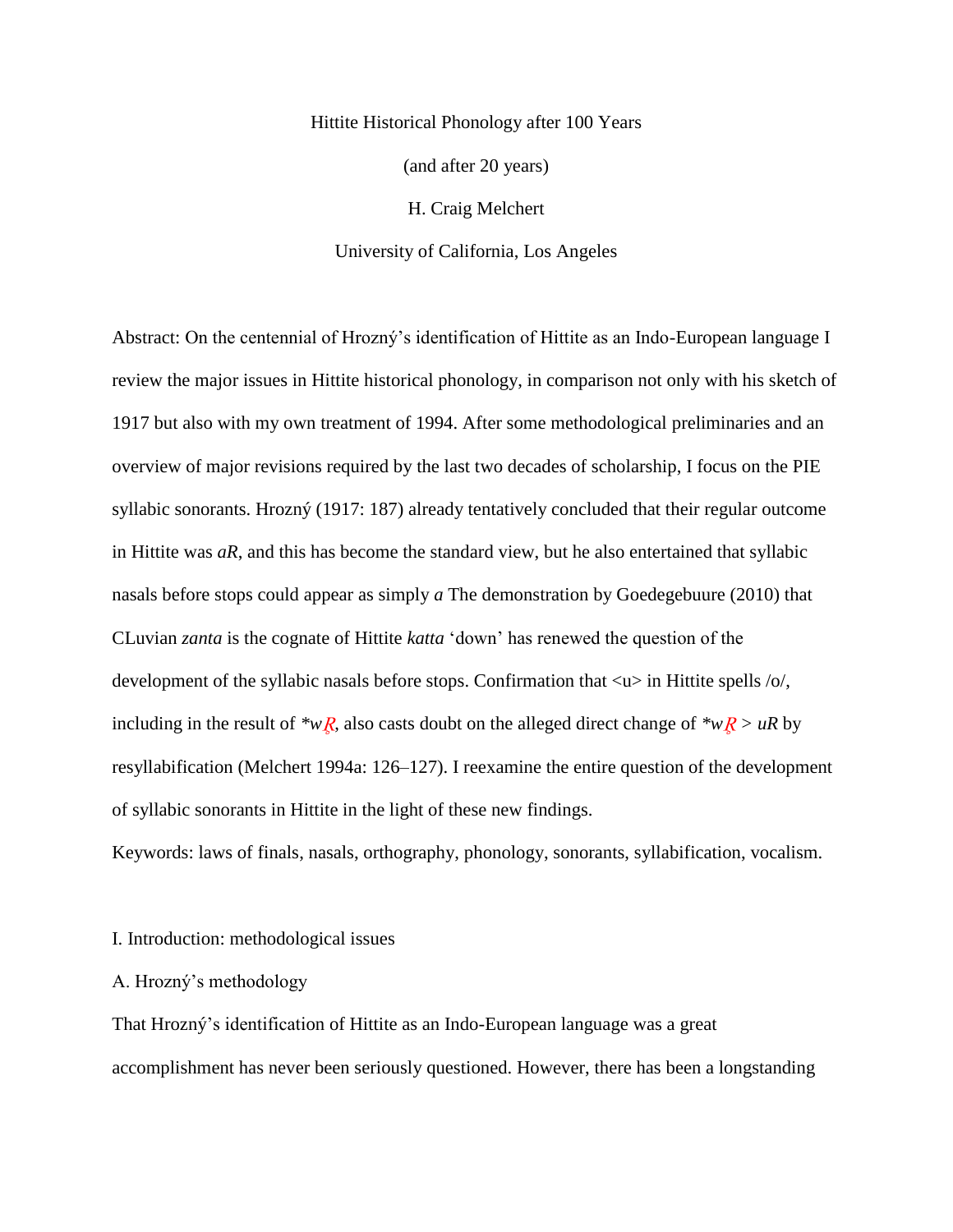and widespread narrative in Indo-European studies that Hrozný relied too heavily on the etymological method, and that his analysis of Hittite was only widely accepted when confirmed through combinatory analysis by others, notably by Ferdinand Sommer (see e.g. the excellent historical summary of Eichner 1980: 123–124 with notes and references).

It is high time after one hundred years to put this canard to rest. A cursory survey of his Glossar (Hrozný 1917[2002]: 212–246) shows that Hrozný correctly identified approximately eighty percent of the lexical morphemes; less than fifteen percent are wholly incorrect. Of the latter, only his interpretation of *dā-* 'take' and *dai-* 'put' as 'give', of *ḫar(k)-* 'have, hold' as 'take' (also confused with *ḫark-* 'perish' and *ḫarnink-* 'destroy'), and of *uwa-* 'come' also as 'go' are truly due to etymological assumptions. Others are simply predictable errors of a first decipherment (Hrozný did have a particular problem in analyzing spatial relations, for a review of which see Frantíková 2015). It is true that Hrozný's success rate was obviously due in part to alternations of syllabically spelled Hittite words with known Sumerian and Akkadian equivalents, but this fact merely confirms that his method was mostly combinatory. Likewise, his successful tentative interpretation of many words that were in 1917 hapax or near-hapax necessarily resulted from an analysis of the context, not from presumed etymological connections.

In sum, Hrozný employed a *blend* of the combinatory and etymological methods, following what is a widespread and standard practice in the analysis of newly discovered and only partially understood corpus languages. As was to be expected, further study by Hrozný himself and by others corrected his most serious initial errors within the next decade, but he had successfully established the basic facts of Hittite grammar already by 1917 (for historical phonology see further below).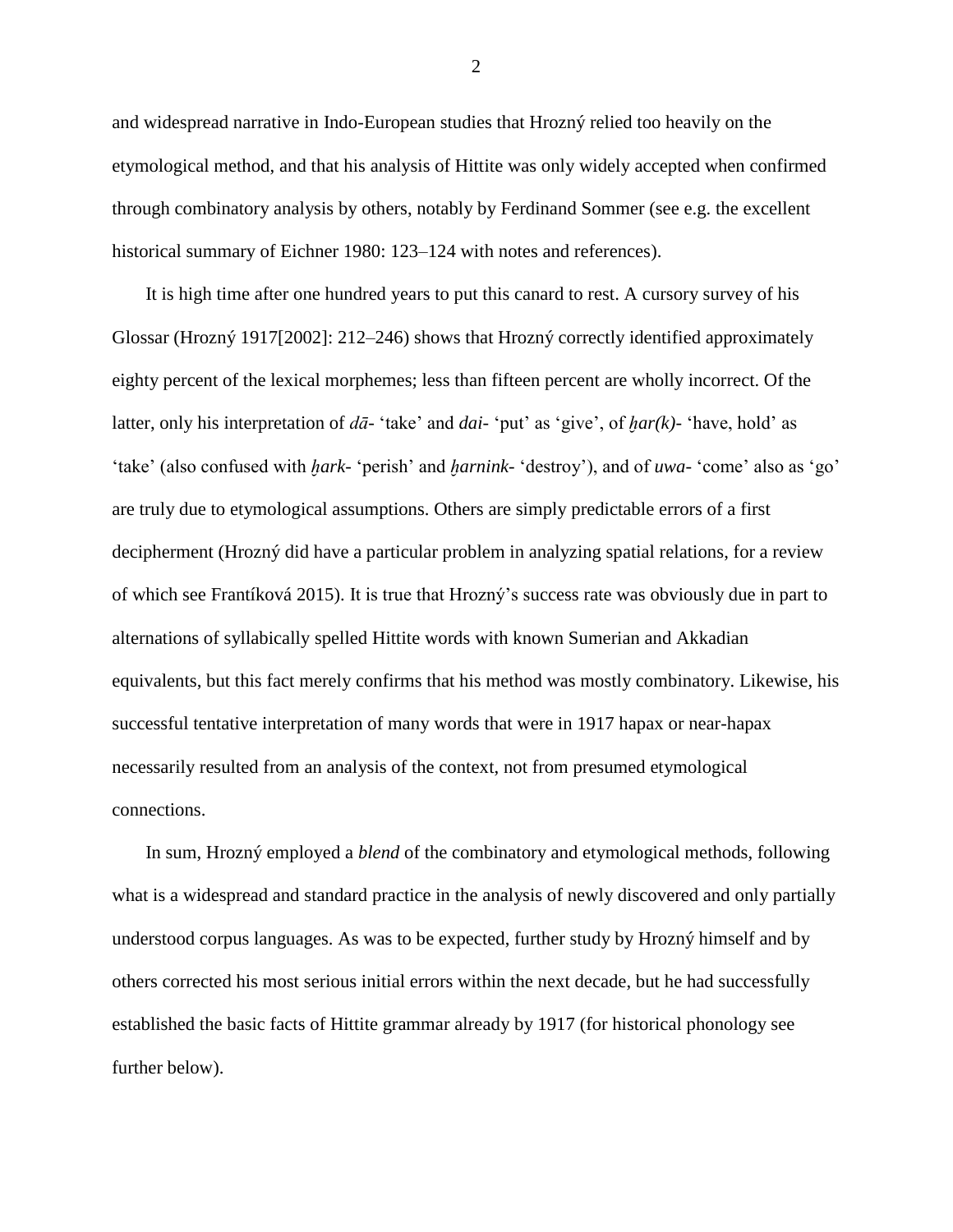B. Interpretation of orthography

 $\overline{a}$ 

Much recent study of Hittite phonology, synchronic and diachronic, has unfortunately been based on the widespread pernicious false premise that *all* non-random orthographic patterns *must* at all costs reflect linguistically real contrasts: see e.g. Adiego (2007: 235–237), Eichner (1980: 143–144, note 63, and 149, note 73, and 1992: 57), Kloekhorst (2010: 204 and *passim*; 2012: 247, 2013: *passim*, *et alibi*), Rieken (2010a: 305–307 and 2010b: 653 and *passim*), and Simon (2012: 494 and 2013: 16, with note 37).

The preceding premise reflects a profound misunderstanding of how orthographies developed by and for native speakers—*especially* by and for scribal elites—actually function. Non-random patterns (including those established as statistically significant) may be due to a wide variety of factors: established norms, aesthetic considerations (e.g. "initial*-a* final" and the spelling of word-initial /a-/ in Hieroglyphic Luvian Anatolian hieroglyphs, as discussed by Melchert 2010c and Rieken 2015: 226–227), and pure convention. These features can be due to the actions of a single influential individual: without knowledge of the existence of Noah Webster and no evidence for English before the eighteenth century, one might assume that certain sound changes took place between British and American English (*-ise > -ize*, *-our >-or*, etc.).<sup>1</sup> Given the severe limitations on our knowledge of the Hittite scribal hierarchy, we cannot

 $<sup>1</sup>$  Webster's predominant role in establishing the norms of American English spelling is</sup> succinctly described in the Wikipedia entry https://en.wikipedia.org/wiki/Noah\_Webster (accessed February 12, 2016) under the section "Blue-backed Speller".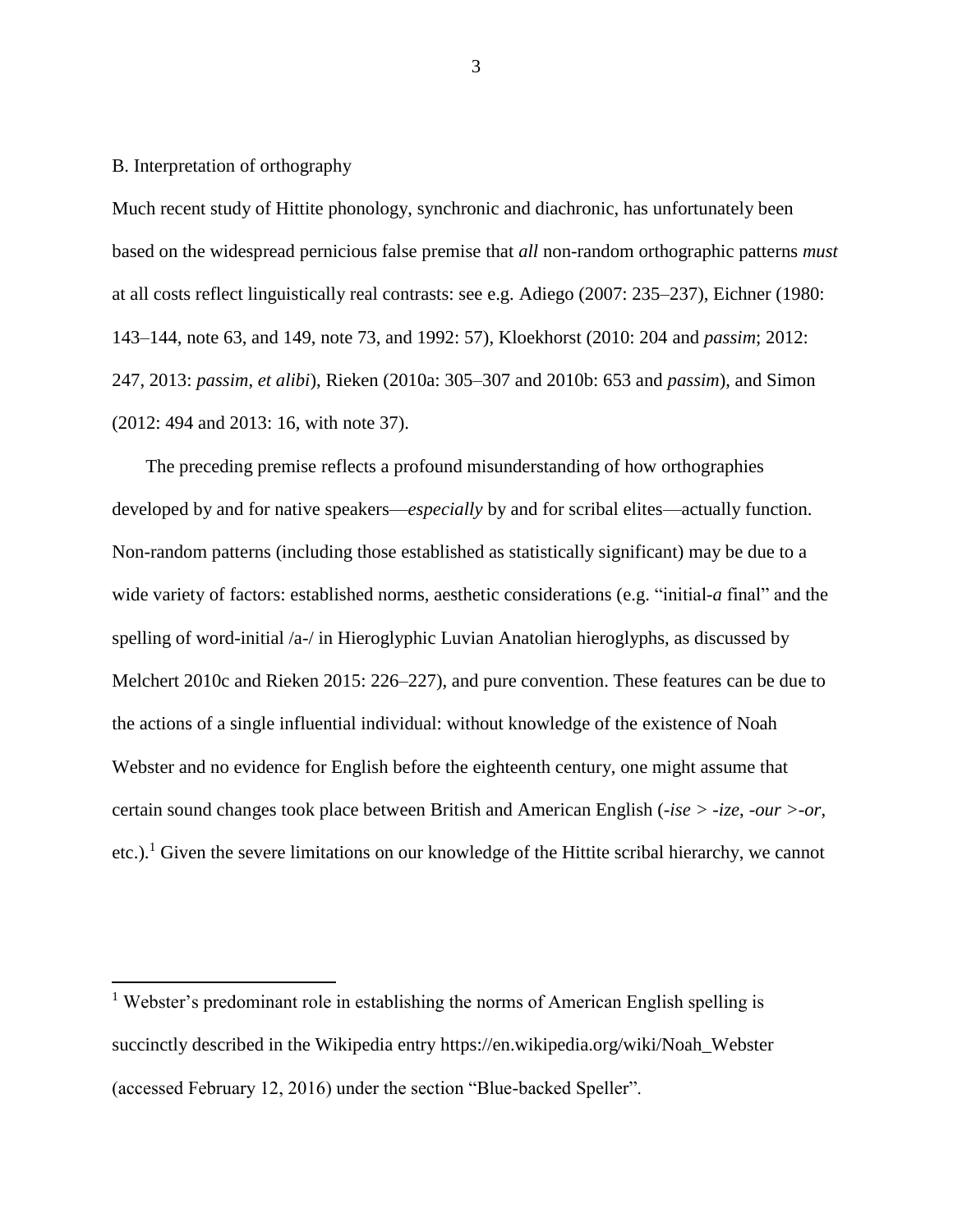preclude that certain Hittite orthographic practices (and changes therein over time) are likewise the result of decisions made by a handful of powerful chief scribes.

Some orthographic systems with a long history such as Modern English or French naturally do reveal phonological changes through "historical spellings", almost always imperfectly due to earlier changes being overlaid by later ones and resulting misunderstandings.<sup>2</sup> However, suggestive but less than exceptionless orthographic patterns in Hittite and Luvian written in cuneiform cannot be attributed to "historical" spellings reflecting an earlier prehistoric stage of the languages, because there is no basis for supposing that they were written before the late sixteenth century BCE (at the earliest; see now van den Hout 2009 for the claim of written Hittite only in the fifteenth century).

Therefore, while it is always proper and beneficial to periodically review the status of particular patterns in the light of new evidence and arguments (see section II.B.1 below for some examples), the validity of claims of linguistically real contrasts depends *solely* on the degree of cross-linguistic plausibility, synchronic and diachronic, of the pattern of contrasts claimed. In the absence of such plausibility, there is no basis for the claimed distinctions, no matter how striking the non-random spelling pattern may be. An orthographic pattern is merely a necessary, not a *sufficient* basis for assuming a linguistic contrast.

II. Historical Phonology

 $\overline{a}$ 

A. Hrozný's Presentation of 1917

 $2$  For example, not every final "silent e" in English reflects a true original final vowel lost by apocope, though most do. Modern 'horse' is a prominent exception.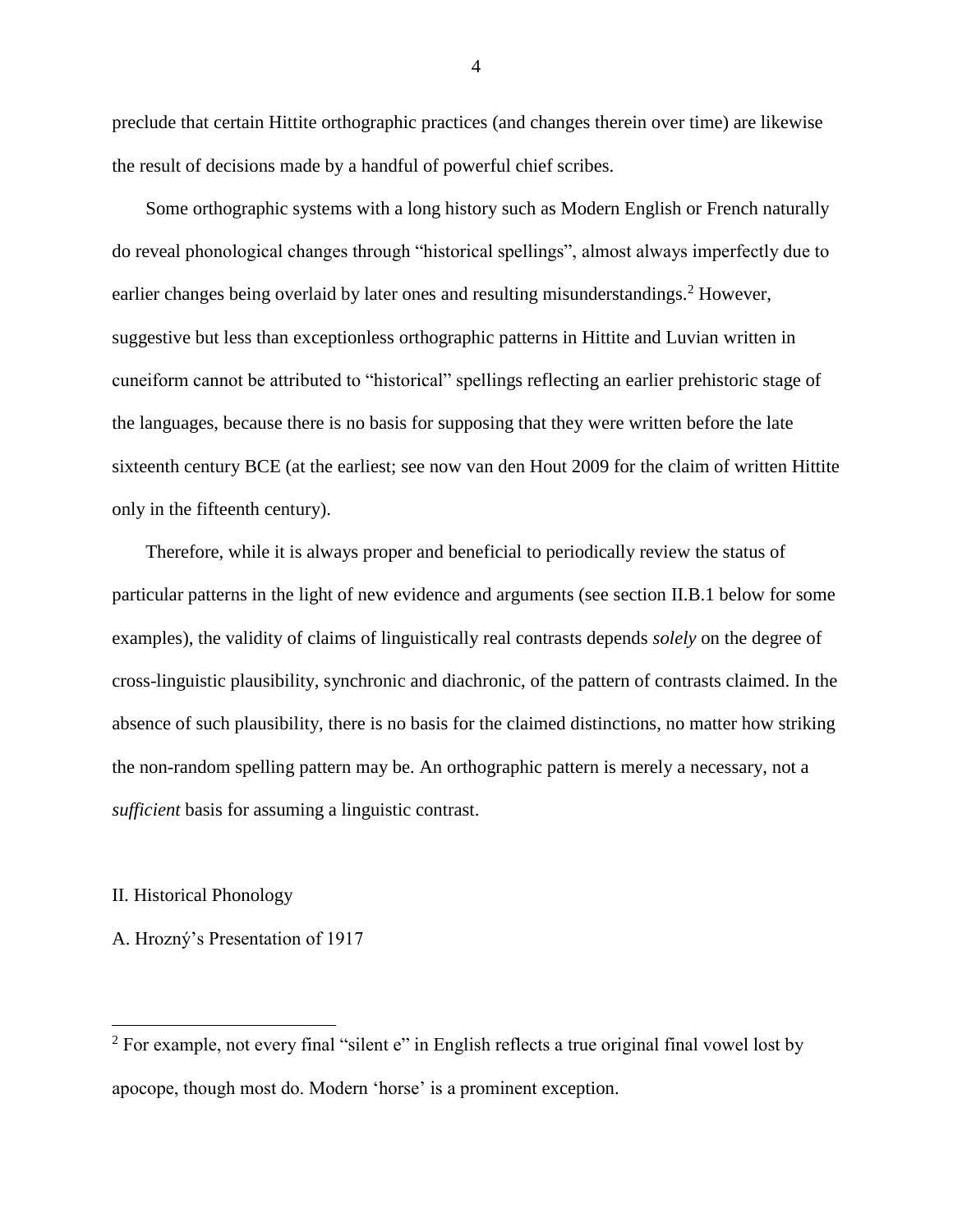Reflecting the true facts about his methodology presented in I.A above, Hrozný's initial sketch of Hittite historical phonology (1917: 186–190) is predictably correct in many respects:

1. Consonantism

a. He identifies Hittite as a "centum" language with merger of *\*K* and *\*K* and preservation of *\*K<sup>w</sup>* .

b. He concludes that  $R > aR$  (but also entertains some cases of  $N > a$ , based on *katta* 'down' matching Grk. κατά—see further section II.C.1 below).

c. He recognizes that  $*_s > z$  after nasal in *anz*- 'us' <  $*_s$ .

d. He notes that Hittite *t* continues \**th* as well as \**t* (i.e., in the Pret2Sg ending *-tta* < \**-th<sub>2</sub>e*, as in *ḫarta*).

e. He assumes unrounding of *\*K<sup>w</sup> > K* before *\_u* (in *kuššan* 'when?' [*recte* 'when']).

f. He takes note of the change  $\frac{m}{n} > n$  in word-final position.

2. Vocalism

a. He assumes a general merger of short and long *\*o* with *\*a*.

b. But he notices the special change of  $\alpha > u$  before nasal in monosyllables ( $\alpha$ tons  $> tu$ š [sic!]).

c. Much of what is said about *\*e* and *\*i* is also correct.

d. He correctly derives *zīk* 'thou' < *\*tū* (contra Simon 2015 et al.).

3. Weaknesses

These are mostly predictable, given the difficulties of cuneiform orthography, Hrozný's limited command of Indo-European linguistics, and no recognition of "laryngeals" in PIE:

a. There is no recognition of "Sturtevant's Law" or the general distribution of voiceless and voiced stops.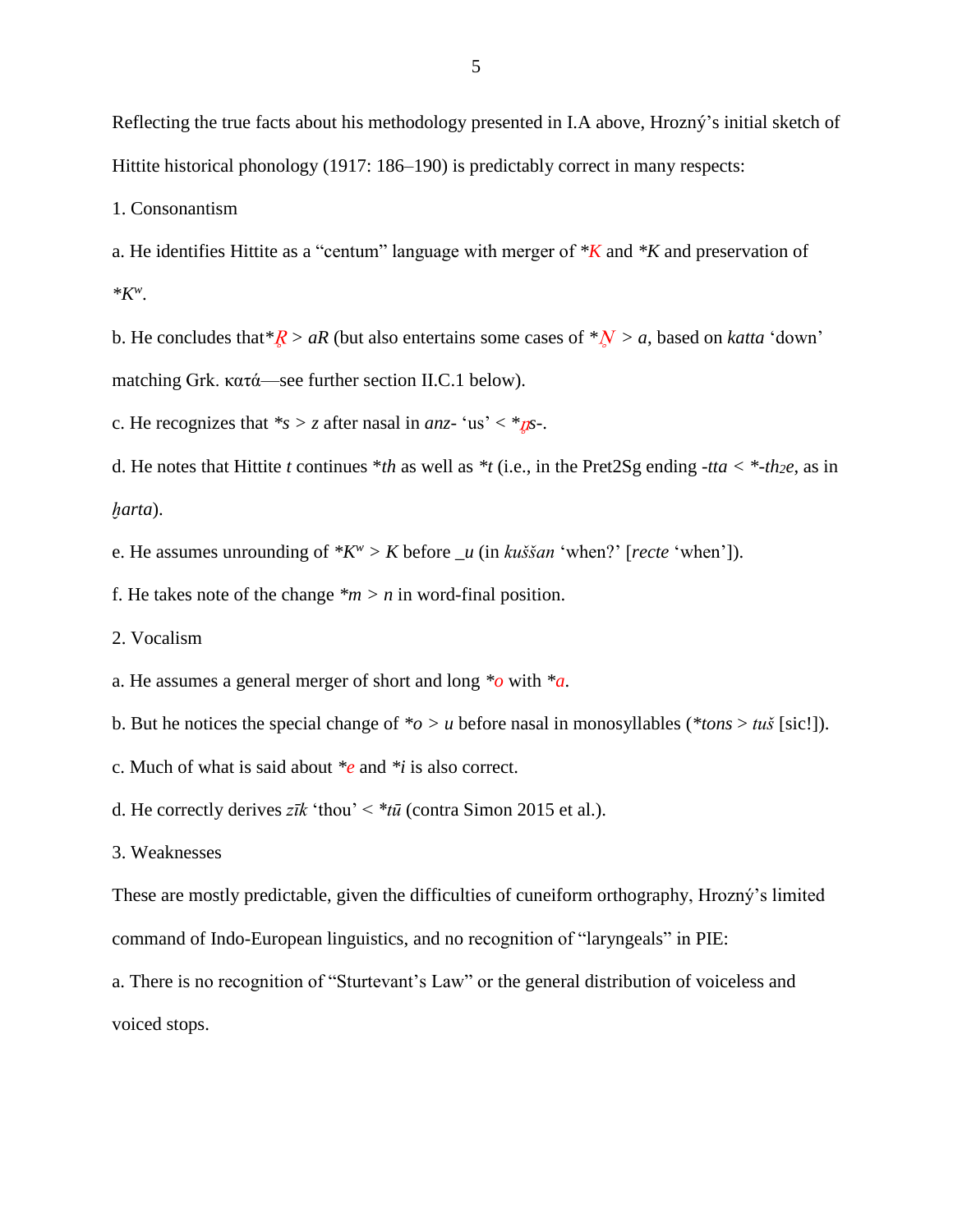b. There is no realization of the correct conditioning for  $*$ *t* >  $t^s$  / *\_i* or of the PIE "double dental" rule.

c. He derives Hittite *ḫ(ḫ) beside k,g* from dorsal stops with not even an attempt to condition the alternate reflexes.

d. There is much confusion in the vocalism due to the problem of *e-* and *i-*spellings in cuneiform. e. His rudimentary account of diphthongs is far from clear.

One should, however, in all fairness acknowledge that points 1b, 2d, 3a, 3d and 3e remain subjects of controversy to this day (see below!), and point 3c was still debated into the 1960s.

B. Anatolian historical phonology two decades after Melchert 1994

1. Significant revisions

New facts as well as new arguments made by a number of scholars have predictably falsified many claims that I made in my historical phonology of more than twenty years ago, compelling either complete retraction or varying degrees of revision of analyses given there. The following selection aims to acknowledge those of greatest import for understanding the (pre)history of Hittite and for the reconstruction of Proto-Indo-European. The list is by no means exhaustive. I note explicitly that some newer analyses based on observance of non-random spelling patterns *have* met the high standard of linguistic plausibility demanded above in section I.B. The convincing new arguments that <u> versus <ú> spellings reflect a real synchronic contrast in vocalism deserve special notice. The far-reaching implications of this demonstration have undoubtedly not yet been fully recognized.

a. Consonantism:

i. "Laryngeals"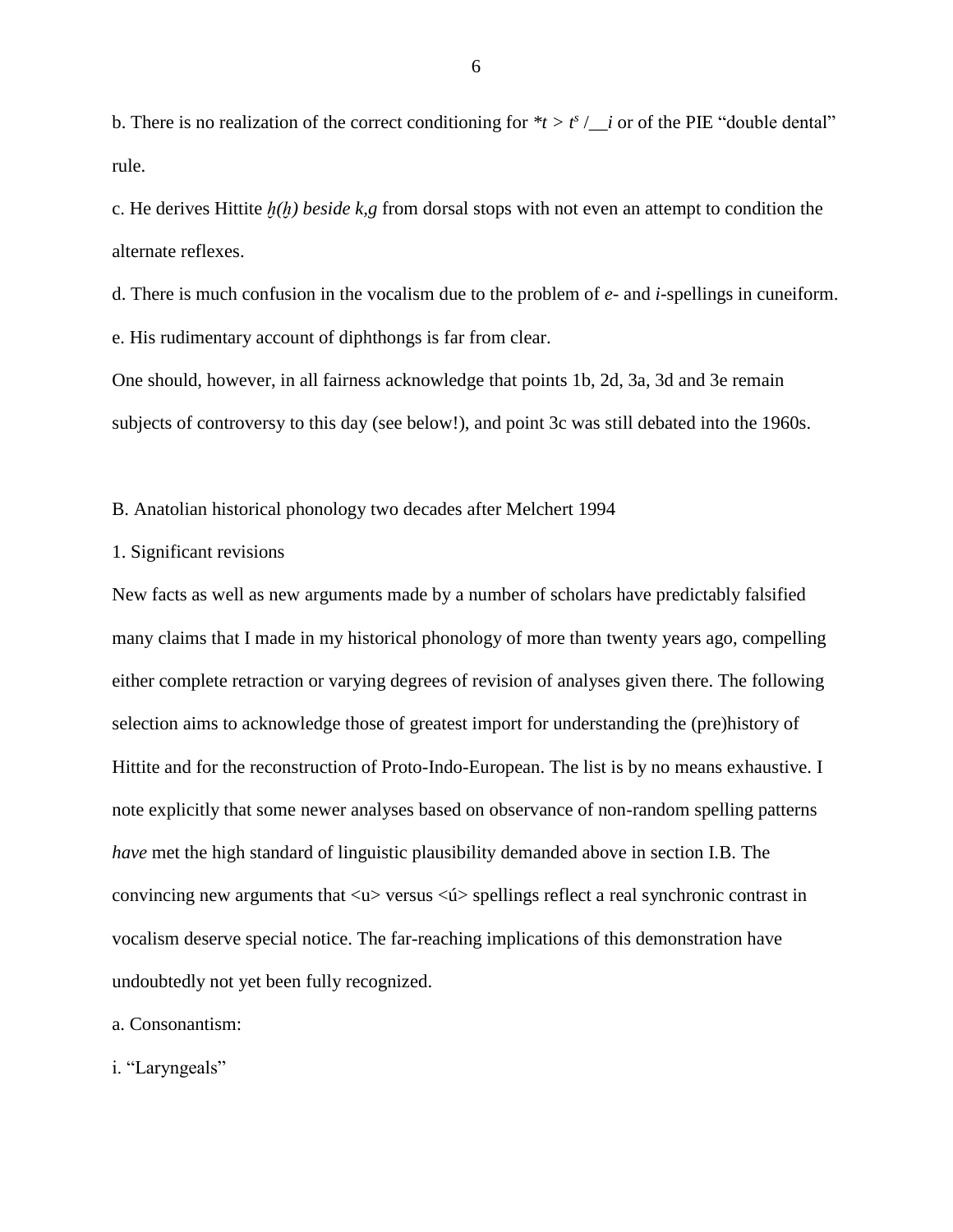$(1)$  *\*h*<sub>2</sub>*w* > Proto-Anatolian unitary <sup>\*</sup>[x<sup>w</sup>] (Kloekhorst 2006a: 97–101 and 2008: 836–839): Hitt.  $tanhu$ -/taruh- [sic!] 'overcome' = /tarx<sup>w</sup>-/ (no variant  $\dagger$ *tarh*- exists!); PA  $*(x^w] > Lyc. \langle q \rangle$  [k<sup>w</sup>], as in *trqqñt*- 'Storm-god' <  $*$ *t<sub>I</sub>h*<sub>2</sub>*w nt*-, cognate with Luvo-Hitt. *Tarhunt*-.

(2) *\*h<sup>3</sup>* is preserved in Hittite and Luvian medially as *ḫ*, at least after sonorant: Hitt. *walḫ-* 'strike' < \*welh<sub>3</sub><sup>2</sup> (with  $LIV^2$ : 679 and Kloekhorst 2008: 946, contra Melchert 1994a: 50, et al.); CLuv. *tarḫ-* 'break, crush' (sic!) < *\*t(é)rh3-* ~ Grk. τρώω 'wound', etc. (Kloekhorst 2008: 838– 839).

(3) As a corollary to (1) above,  $*h_3w > PA$  unitary [ $\gamma^w$ ] (spelled <hw> in cuneiform) medially (Melchert 2011): Hitt. *lāḫw-* 'pour' < *\*lóh3w-* (source of the Core IE "root" *\*leuh3-* back-formed from the metathesized pre-consonantal zero-grade *\*luh3-C- < \*lh3u-C-*, whence Grk. λoέω 'wash' etc.).

ii. "Lenition" rules of Proto-Anatolian

(1) As per Adiego (2001), we may and should assume a *single* rule of  $*T > D$  (including  $*h_2$  [x]  $>$  [ $\chi$ ]) between unaccented *morae*, with  $*V$  equivalent to *VV*; thus  $*d^h \hat{e} h_1 t$   $>$  PA  $* d$ *eati*  $>$ *\*dæædi >* Lyc. *tadi* just like Abl.-Inst. *-oti > \*-odi >* CLuv. *-ati*, HLuv. /-adi~-ari/, Lyc. *-edi*. (2) Contra Melchert (1994a: 69) this rule *includes* voiceless stops following *\*-ā- < \*-éh2-*: *\*-éh2T > \*-áaT > \*-áaD*, as in *\*mnéh2ti > \*mnáati > mnáadi >* CLuv. *m(a)nāti* 'sees' (with Starke 1980: 47 and *LIV<sup>2</sup>* : 447 contra Melchert 1994a: 236); thus also most economically *\*-éh2-t > \*-áat > \*-áad >* Hitt. abstract -*ātar* (contra Melchert 1994a: 86).

iii. Alleged examples for a "limited Cop's Law" in Proto-Anatolian (i.e.,  $* \#e$ . $C_1$ - $> * \#aC_1C_1$ -) are now extremely sparse and arguable (on Hitt. *ammug* 'me' see below). Existence of such a sound change is thus unlikely (contra Melchert 1994a: 74–75 and 1994b).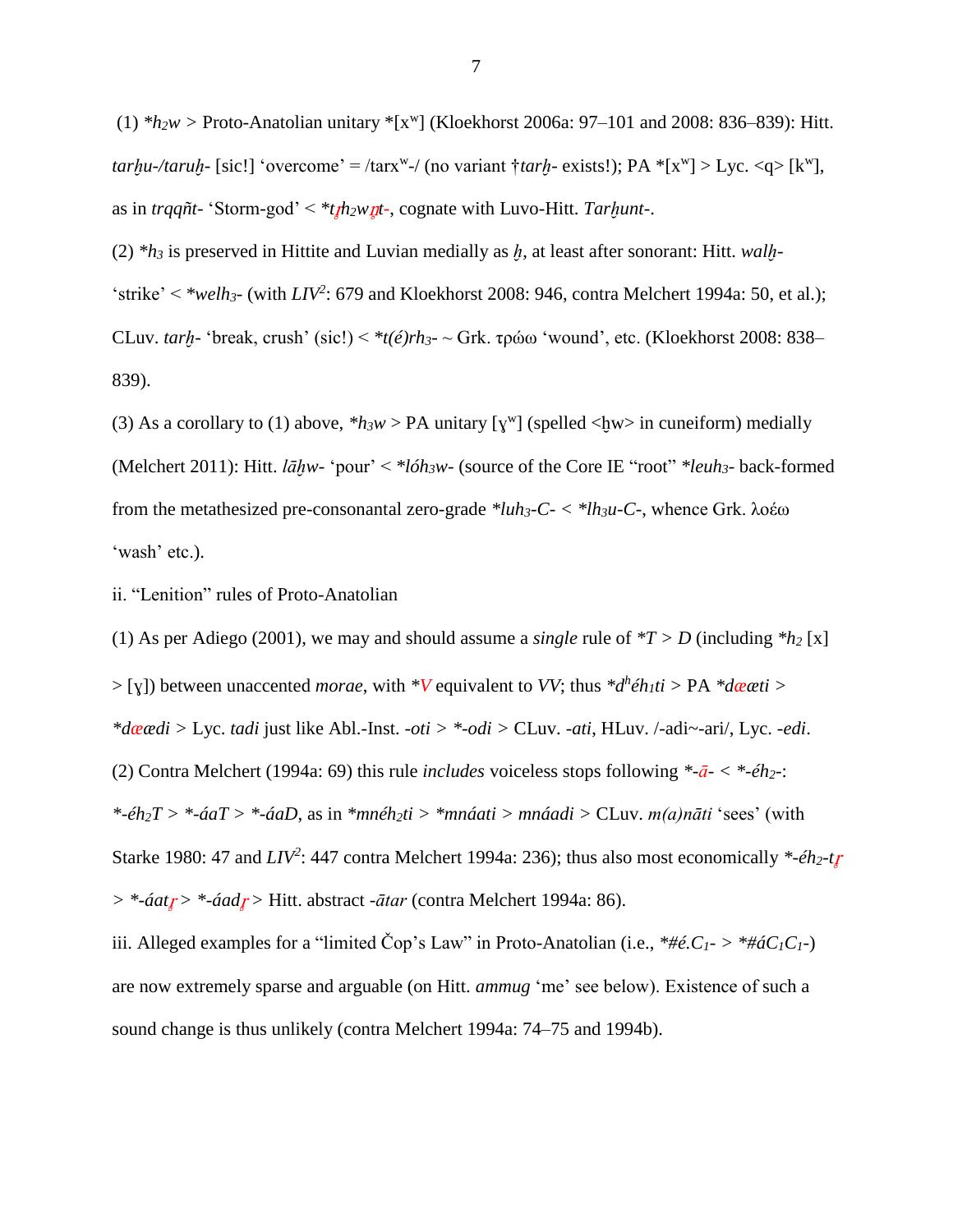iv. The three-way contrast of dorsal stops in Luvo-Lycian is due to a *conditioned* split of palatovelars before their merger with velars, *not* an unconditioned three-way contrast preserved from Proto-Indo-European. Anatolian is thus, as per already Hrozný, "centum" (Melchert 2012a).

b. Vocalism

i. Contra Melchert (1994a: 26), Kimball (1999: 79–80), Hoffner–Melchert (2008: 26), et al., cuneiform  $\langle u \rangle$  and  $\langle u \rangle$  *are* contrastive, with  $\langle u \rangle$  standing for /o(:)/ (or similar) versus  $\langle u \rangle$  for /u(:)/, with Held and Schmalstieg (1969: 105–109), Eichner (1980: 156), Hart (1983: 124–132), Rieken (2005) and above all Kloekhorst (2008: 35–60), who presents the best formulation thus far of the respective prehistoric sources. I insist that the contrast is also valid for Palaic and Luvian with differences only in detail (cf. Melchert 2010a: appendix). Thus:

(1) /o:/ < *\*ow*, in *mu-u-ga-a-i-* 'incite' [sic!] < a virtual *\*mowkoye/o-* (Melchert 2010b, revising Kloekhorst 2008: 586), CLuv. *zu-u-wa-* 'food' < a virtual *\*gyówh3-o-* (Melchert 2012a: 212–

213); also *u-* < *\*aw* 'away', in *u-i-ya-* originally 'send/drive away' [sic!] (Melchert forthcoming). (2) /o(:)/ < *\*u* adjacent to *\*h2/3*: Hitt. coll. pl. *āššū* (*a-aš-šu-u*) 'goods' < *\*-uh2*; cf. also Hitt. *šu-uú* 'full' /so:(w)u/ N-ASgNt < *\*séwh3-u* vs. Pal. *šu-ú-na-at* 'filled' < *\*su-néh3-t* (for accent "retraction" in the latter see Yates 2015: 148–155).

(3) /o:/ also from *\*-óm(s)# > -Cu-u-un* in ASg/Pl *ku-u-un/ku-u-uš* and *a-pu-u-un/a-pu-u-uš < \*kóm(s)*, *\*ob<sup>h</sup> óm(s)* (Kloekhorst 2008: 54 and 57, revising Melchert 1994a: 186–187).

(4) But /u:/ < *\*ew* with Kloekhorst (2008: 53–57), as in *-nu-ú- < \*-néu-* (*wa-aḫ-nu-ú-mi* 'I turn' and *ḫu-e-nu-ú-ut* 'caused to flee'), *ku-ú-ša-* 'daughter/son-in-law; bride' < *\*géuso-* \*'chosen one' (after Rieken 1999: 257), *i-ú-uk* 'brace, pair' < *\*yéug* (Kloekhorst 2008: 423 after Rieken 1999: 61–62).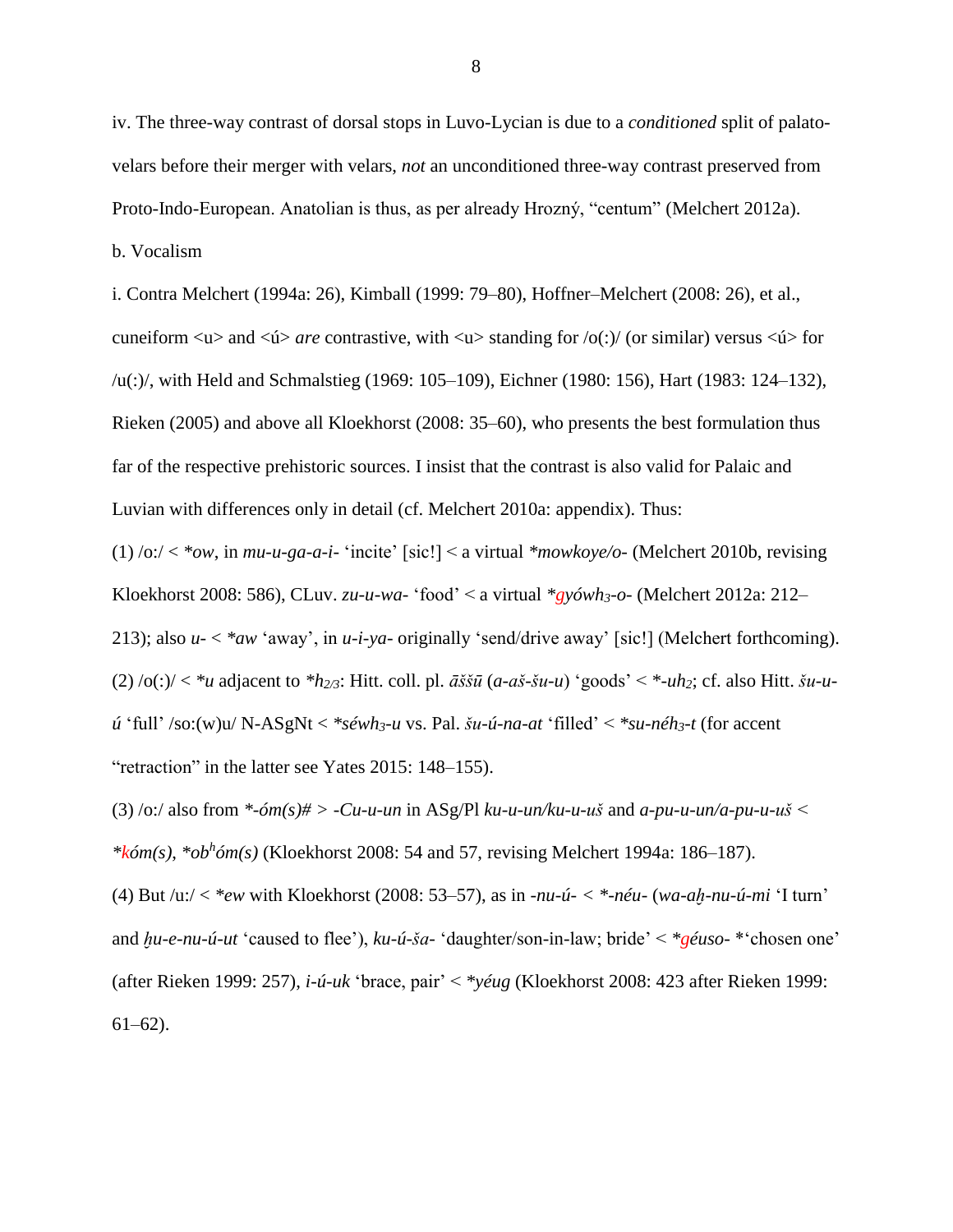(5) /u:/ also < accented *\*ú* in an original open syllable: Hittite nouns in *-ú-ul < \*-úlom* with syncope (Rieken 2008).

(6) Hitt. *ú-ug*  $Y \leq * \bar{u}g(h_2)$  with  $*\bar{u} \leftarrow 2Sg$  subject form  $* t\bar{u}$ , vs. *ammug*  $\leftarrow 2Sg$  non-subject  $* t\bar{u}$ (revising Melchert 1983: 161–163), contra Simon 2015 et al.

ii. There is no basis for an alleged PA phoneme  $\sqrt{e}$  <  $\sqrt{e}$  ey distinct from  $\sqrt{e}$  <  $\sqrt{e}$  (contra Melchert 1994a: 56, after 1984: 102–103, 112–113, and 143). Late Hittite *ī* for *ē* is analogical, as per Yakubovich (2010: 315–318): *nīya-* for *nēya-* 'turn' after other *ḫi-*verbs in *-i-*; *kīdani* etc. after N-ASgNt *kī*—note the absence of †*apīd- < apēd-*. In any case, oblique pronominal *-ed-* is from *\*-éd-*, not *\*-é/óyd-*; see the concession by Melchert 2008: 369–370 with references.

## 2. Significant retentions

I continue to reject some new claims for alleged linguistic contrasts based on orthographic patterns, because I find the contrasts linguistically implausible as formulated thus far. I therefore note here explicitly that I retain some analyses of 1994:

i. Consonantism

a. By the time of attested Hittite, Luvian, and the other Anatolian languages, word-initial voiced stops (including the reflexes of PIE voiced aspirated stops) had all devoiced. However, the different treatment of *\*#G(h)-* in Luvian from that of *\*#K-* shows that this change is a post-Proto Anatolian areal feature, as per Melchert (1994a: 18–20). I reject the implausible claim of a *partially* preserved contrast in Hittite by Kloekhorst (2010).

b. I retain the formulation of "Cop's Law" in Luvian as given by Cop (1970):  $*e.C<sub>1</sub> > aC<sub>1</sub>.C<sub>1</sub>$ . Contra Kloekhorst (2006b), *\*ó.T* does *not* regularly lead to Hittite *ā.D*: see *dākki* 'matches' <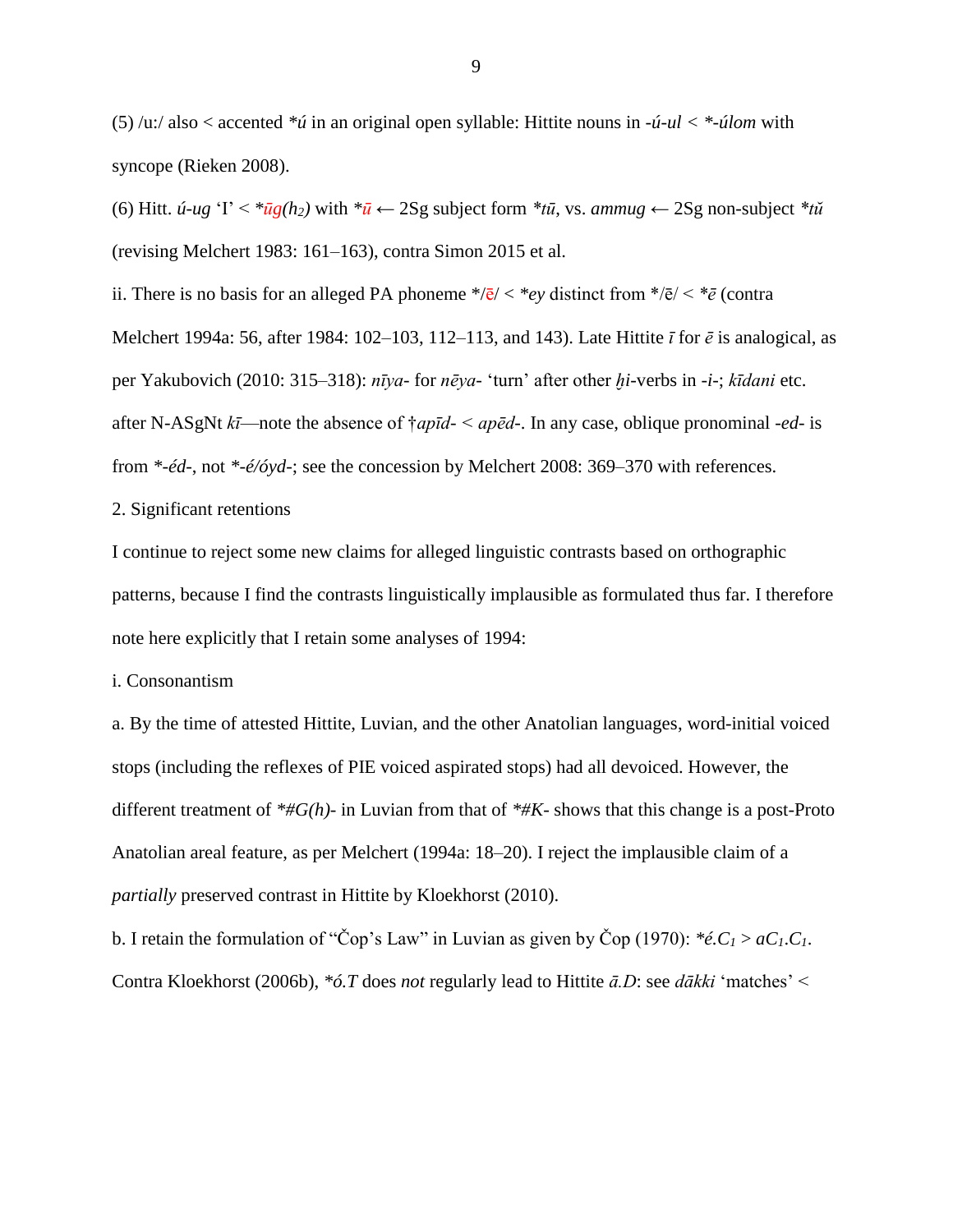*\*dókei* (the root has no final laryngeal, as per *LIV<sup>2</sup>* : 109) and *ḫ(u)wappi* 'throws' < *\*h2wópei*  (also with no final laryngeal; NB Vedic past participle *uptá-*).<sup>3</sup>

c. Word-initial *\*h3-* is preserved as /x-/ in Hittite and Luvian (with initial devoicing of obstruents as per a.), except /\_\_*r*. For Hitt. *arai-* 'rise' < *\*h3róy-ei* see Oettinger 2004: 402; see also Hitt. *ar-* 'stand (up)' < *\*h3ér-tor*, *\*h3r-óntor* (after *LIV<sup>2</sup>* : 299); phonologically regular but synchronically aberrant *\*ḫārta*, *\*aranta* was leveled to attested *ārta*, *aranta*. The loss in both cases may be attributed either to the "Saussure-Hirt effect" (so Oettinger) or a more general Hittite loss of word-initial *\*h3-* before \**r*.

d. There is no evidence for word-initial  $*h_1$  preserved as [ $?$ ] in Hittite and Luvian, contra Kloekhorst (2004, 2006a: 77–81 and 2008: 205 and *passim*) and Simon (2010 and 2013). On cuneiform #V-VC- spellings see Weeden (2011: 61–68) and on initial *a-* vs. *á-* in Hieroglyphic Luvian Melchert (2010c). The contrast in CLuvian *a-an-na-an* 'below' as a free-standing adverb vs. *an-na-a-an ti-iš-ša-a-an* 'prepared/ready below' (preverb) and *an-na-a-an pa-a-ta-an-za*  'under the feet' (preposition) argues decisively for synchronic lengthening under the accent:  $\langle \hat{\text{ann}} \rangle > [\hat{\text{a}} \cdot \text{nnan}]$  vs.  $\langle \text{annán} \rangle > [\text{anná:} n]$ .

ii. Vocalism

 $\overline{a}$ 

a. Proto-Anatolian did have a long vowel distinct from  $*$ /e:/ and  $*$ /a:/, conventionally /æ:/, that leads to /e:/ in Palaic and Hittite, but /a:/ in Luvian, Lycian, and Lydian (Melchert 1994a: 56).

 $3$  Kloekhorst (2014: 571–574) has made cogent arguments that the match in the stem between Hieroglyphic Luvian dative-locative plural *á-pa-ta-za* and Lycian *ebette* means that "Čop's Law" is not exclusively Luvian, in which case we must actually define the change as Luvo-Lycian  $*^{\circ}e$ *.C<sub>1</sub>V* >  $*^{\circ}e$ *C<sub>1</sub>.C<sub>1</sub>V*.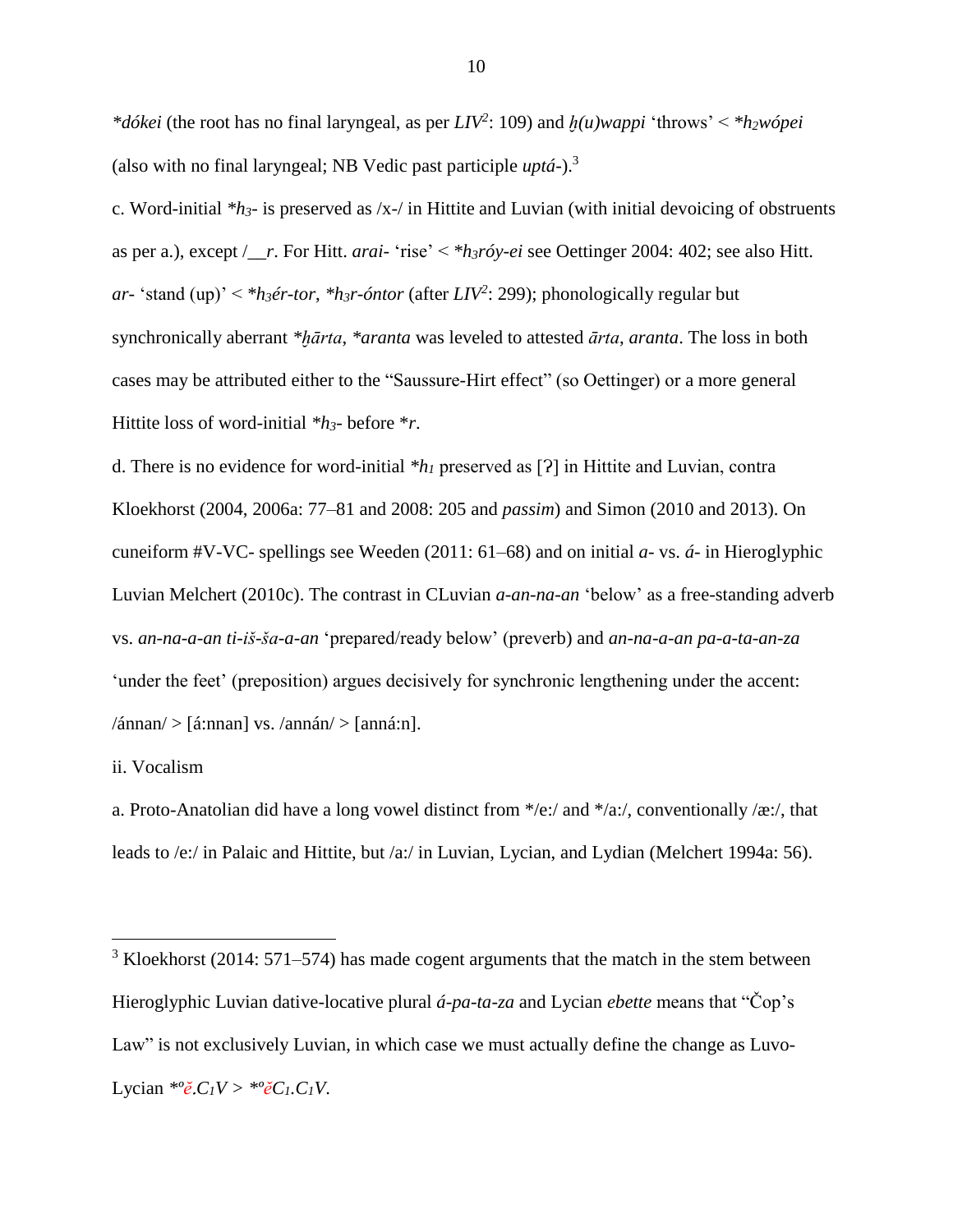b. Accented short *\*ó* lengthened in closed syllables in Hittite, but not *\*á*, different from the development in Palaic and Luvian (Melchert 1994a: 146).

## C. Case study: the PIE syllabic sonorants in Anatolian and Hittite

There are (at least) four issues to be dealt with concerning the reflexes of the PIE syllabic sonorants in Anatolian and Hittite. First, how late was  $*R$  preserved? Second, what vowel was inserted in the change of  $*R > *VR$ ? Third, what was the result of  $*_{W}R$  (and  $*K^{w}R$ ) between consonants (with word boundary counting as C)? Fourth, does \*Nalways yield Hittite *aN*? I will address these questions in reverse order, since the answers to the last two questions constrain those to the first two.

1. The last question may now be definitively answered as: no. Already Hrozný (1917: 187) gave the unmarked result as *an* (*anz*- 'us' < \**ns*-), but he also entertained *a* as the outcome before voiceless stop in *katta* 'down' < *\*k ta* (1917: 32 and 187) and *akk-* 'die' < *\*ŋk-* (1917: 174 with reservations). The demonstration by Goedegebuure (2010: 301–312) that CLuvian *zanta* means 'down' confirms that *katta* reflects \**kn*ta. For support for the derivation of *akk*- 'die' < \**nk*based on the weak stem see Melchert (2012b: 180–182, with note 15). The conditioning given there for prehistoric syllabic nasals homorganic with following stops is that they yield simple *aN*  when accented and *a* when unaccented. This is compatible with what little relevant evidence is available, but examples are so few that this formulation must be regarded as merely provisional.

However, the accompanying account for prehistoric sequences of syllabic nasal followed by *non*-homorganic stop is problematic in two respects. First, \**p-mh<sub>2</sub>yent-* > *amiyant-* 'immature' (see Kloekhorst 2008: 172 for this shape as the regular outcome) cannot be cited as an example, since it surely passed through a stage *\*Vn-myant-*, and the loss of the *\*n* is part of a broader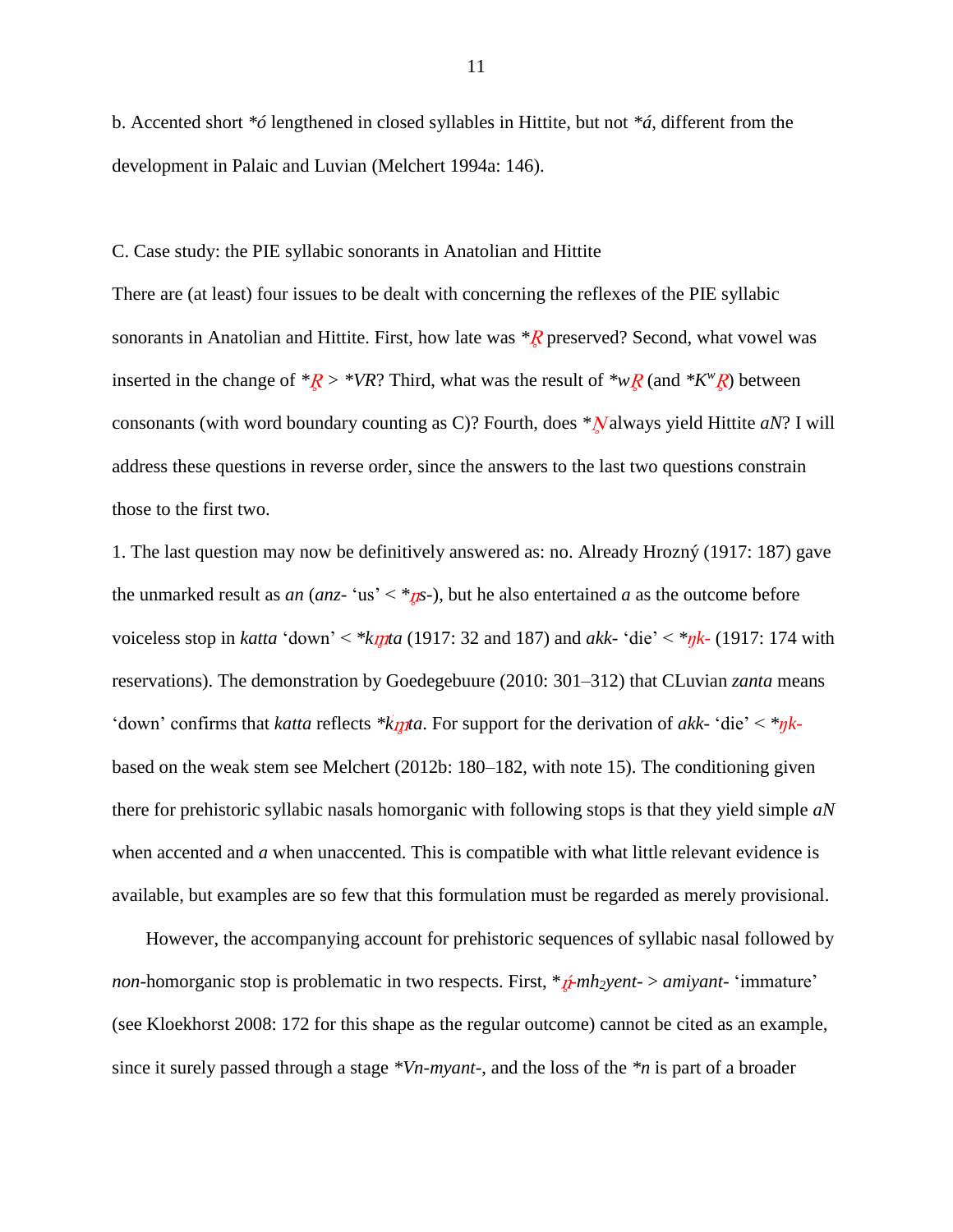deletion of the dental nasal before *\*m* and *\*w* in Hittite: NB especially Hitt. *kuemi* 'I kill' < *\*gwhénmi*, where no syllabic nasal is involved (see Melchert 1994a: 168 for further examples). Second, despite my blithe statement in the footnote cited, it is hardly satisfying to suppose that syllabic nasals heterorganic with following stops lead to *precisely the opposite* results posited for their homorganic counterparts, namely *a* when accented, *aN* when not. With the irrelevant example of  $*\hat{\mu}$ -*mh*<sub>2</sub>*yent-* > *amiyant* removed, we are left only with cases involving putative  $*\mu$ before non-labial stop: *katta* 'down' < *\*k ta/ō* (~ Grk. κατά or κάτω), *katta* 'beside' < *\*ktjttV*<sub>[+back]</sub> (with allomorph *\*ktjtti* in *katti*- ~ Grk. κασι- and Middle Welsh *gennyf* 'with me'),<sup>4</sup> and *antarā*- 'blue'  $\langle * \eta \eta \frac{d}{d} \eta$  (thus with Kloekhorst 2008: 186 contra Melchert 1994a: 1215).

The two Hittite preforms must have been accented as given, since an accent on the final syllable could only lead to †*kattā*. To derive the adverbs from unaccented variants (Kloekhorst 2008: 604) is egregiously ad hoc, since other local adverbs clearly reflect accented forms: Hitt. *š(a)rā* from accented \**sr-ó* (thus also Kloekhorst 2008: 730). In any case this would not account for the difference between the adverbs and *antarā*-, where the syllabic *\*m* would also have been unaccented. What does condition the different outcome in the two adverbs versus the adjective is an open question, but it is far from assured that it is to be attributed to the accent. The inherited syllabic  $*\eta$  in the adverbs is assured by the Greek and Celtic cognates, but that in *andara*- is merely inferred. Dare we suppose that Hittite reflects rather *\*modhró-* like its Slavic cognates and that a prehistoric syncope led only secondarily to an *\*md*- sequence? The ad hoc nature of

<sup>4</sup> Contra Dunkel 2014: 2.424 and 426 the clear association with *katta* would have surely blocked assibilation in *\*k ti*. There is no justification for doubting that the Greek, Welsh, and Hittite forms are cognate.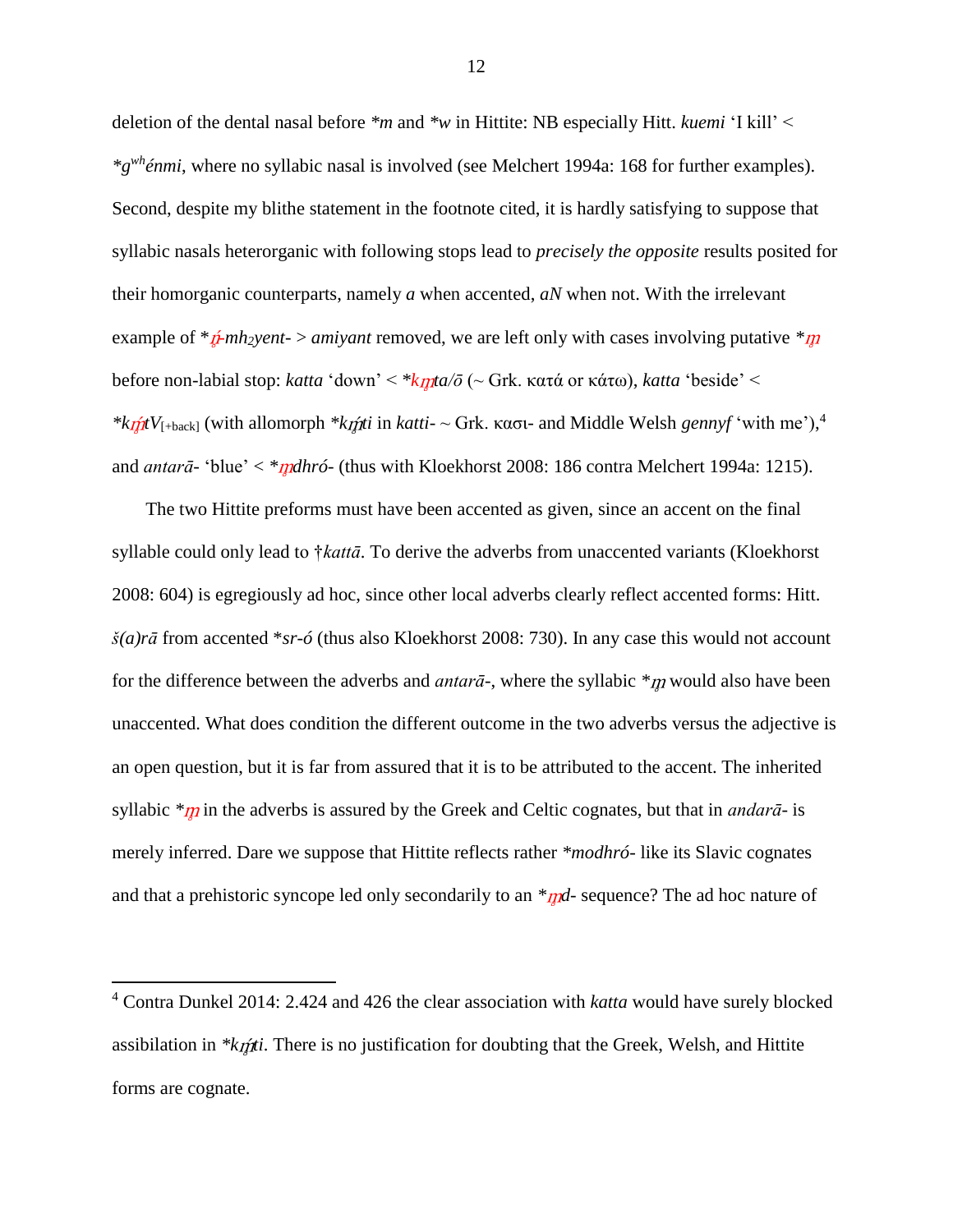this suggestion is manifest, and I cite the alternative merely to show that we do not by any means control the details of the development of  $*\eta$  plus heterorganic stop. Nevertheless, the different result in Hitt. *katta* and CLuvian *zanta* does assure that syllabic nasals were preserved into the prehistory of the individual languages at least in non-final syllables and that the Hittite result of *\** is in some instances merely *a*.

2. Per Melchert (1994a: 126–127) following Schindler, *\*wR* resyllabified between consonants or consonant and word boundary as *uR*. Such a change is possible, but unmotivated. Further, it is now clear that *u-ur-ki-* 'track, trail'  $\lt^* w \tilde{g}$ *i-* is /ó:rgi-/, so that we are not dealing with a simple resyllabification  $*\omega r > ur$ . There is other evidence for the lowering of  $*\omega > \omega$  before *r* in Hittite: contrast Hitt. *iš-nu-u-ra-* 'kneading tray' < *\*isn-úro-* with Pal. *ta-šu-ú-ra-* 'sacrificial table' < *\*dhh1s-úro-*. Note also *ku-u-ur-ka-* 'foal' /ko:rka-/ < *\*kúrko-* ~ Grk. κύρνος (Forssman 1980) and see Rieken 2005: 540–542 and Kloekhorst 2008: 55–56. However, we also find *pít-tuu-la-* 'snare, loop' /pit:o:la-/ hypostasized from *\*peth2-w* 'thing spread' (after Rieken 1999: 471–472 and Puhvel 1979: 211 and 2011: 71). Thus instead of resyllabification we should assume rather:  $*CwR > *CwoR > CoR$  (under the accent *Co:R*). That is,  $*R > *oR$ , and in the presence of a preceding labial glide the *\*o* is continued as the new vowel /o(:)/. The conditioning *\*w* is then lost by dissimilation. Likewise in Hittite  $*K^wR > K^w \circ R > K \circ R$ : hence the weak stem *\*k<sup>w</sup> s- >* 'incise' > Hitt. *gulš-* /ko:ls-/ (etymology after Eichner 1974: 67–68).<sup>5</sup>

There is, however, a conditioned exception to the rule just given before *two* consonants, where the result is *CwaR* and  $K^{\nu}aR$  with regular lowering of  $*$ *o* to *a*, as shown by Kloekhorst

<sup>5</sup> The absence of spellings with *scriptio plena* directly showing the long vowel is due to the exclusive spelling of the verb stem with the CVC sign <gul>. The word is unattested in OS.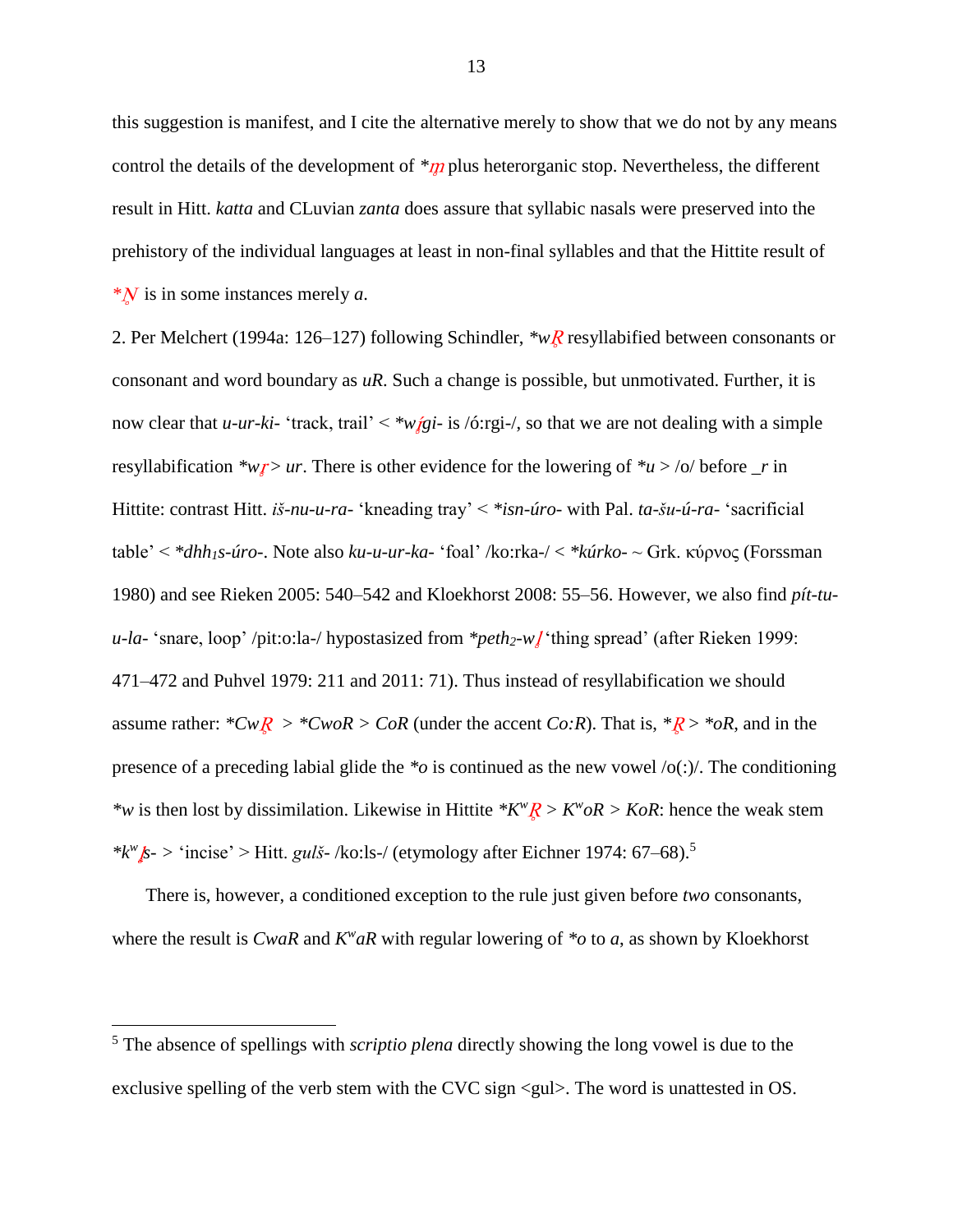(2007): *duwarni/a-* 'break' < \**dhw<sub>I</sub>*-*né-h<sub>1</sub>*-, *dhw<sub>I</sub>*-*n-h<sub>1</sub>*- (with leveling of the phonologically regular result *\*dornizzi*, *\*dwarnanzi* to *d(u)warnizzi*, *d(u)warnanzi*), *k(u)war(a)ške-* 'cut' <  $* k<sup>w</sup>$ *jske-*,  $k(u)$ waške- 'slay' <  $* g<sup>wh</sup>$ *p-ske-***.** 

Support for the assumption that it was *\*o* that was inserted comes from occasional <uR> for simple *\*R* instead of *aR* in Luvian and Palaic: note Luvo-Hittite *gurta-* /kort/da-/ 'citadel' < *\*ghp to*- or *\*gh<sub>k</sub>dh-o-* and HLuv. /t<sup>s</sup>ornid-/ 'horn' < *\*k<sub>k</sub>mg-id-* cognate with Hittite *\*karkid-* in *karkidant-* 'horned', both to the base *\*k ngo-* of Skt. *ś ṅga-*. Also likely is Palaic *ēšḫur* 'blood' < *\*h1ēsh<sup>2</sup>* (see already Melchert 1994a: 260 and 214, but with no independent support).

Lycian umlaut and syncope make it hard to determine whether  $*R > 0R$  in non-final syllables is Proto-Anatolian or a Hittite-Palaic-Luvian isogloss. But if we posit PIE *\*h1mé* for the non-subject first person singular pronoun (see now Simon 2012: 488–491 for further arguments in favor of the initial laryngeal), then we would predict existence of a Lindeman variant *\*h<sup>1</sup> mé*, whence with secondary *u-*vocalism from second singular *\*tŭ* PA *\*h<sup>1</sup> mú*. If we assume that this became *\*h1ommú* with *\** > *\*om*, this PA preform would lead regularly to Lyd. *amu*  (unaccented *ẽ > a*, as per Eichner 1986: 211–212), Hitt. *ammug*, and Lyc. *e/ẽmu* (also with umlaut *amu*). One should note that in absolute final position Hittite athematic preterite 1st singular *-un* < \*- $\eta$  vs. nom.-acc. sg. neuter *n*-stem ending *-an* < \*- $\eta$  clearly contrasts with Lycian *-ã* both from \*-*m* (consonant stem acc. sg. *-ã* as in *lãtã* 'dead') and \*-*n* (*hrmma* 'temenos, land section' < virtual \*s(e)r-mn \* division' (Melchert 1994a: 309 and passim, after Innocente). The Lycian reflexes show that the change  $*R > *oR$ , if it truly was Proto-Anatolian, was limited to non-final syllables, while the differing results in Hittite and Lycian require that syllabic nasals remained in at least word-final position into the prehistory of the individual languages.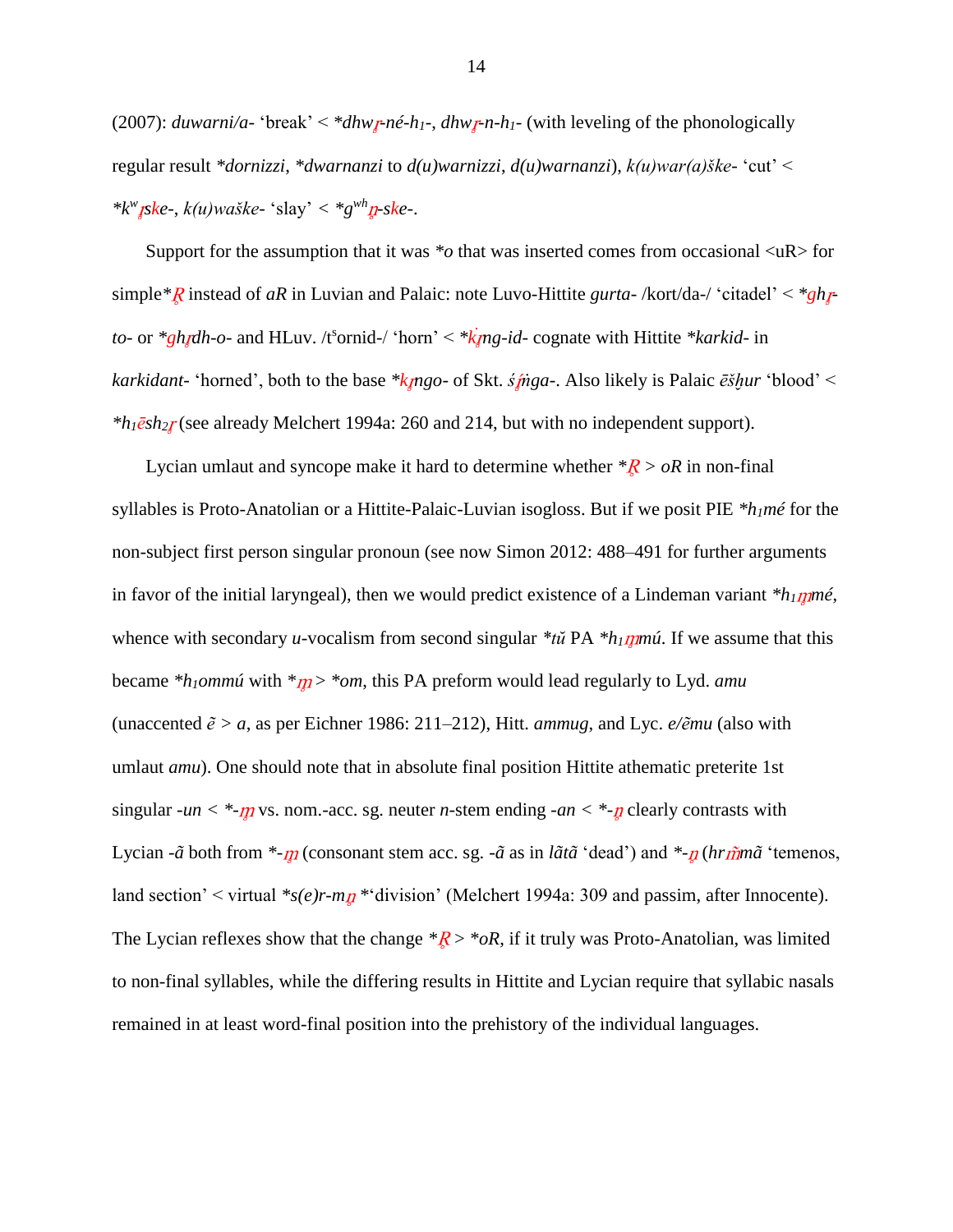3. The precise Hittite result of word-final  $\frac{m}{4}$  and the entire question of the animate accusative plural ending *-uš* present intractable problems. As the very thorough treatment by Kloekhorst (2008: 42–43, 56, and 609) makes abundantly clear, the evidence is limited and frustratingly contradictory. A fully satisfying solution is at present beyond reach, but at least a new attempt seems called for.<sup>6</sup>

We may begin with the result of final  $\frac{F - m}{L}$ . As outlined in Melchert (1994a: 181 with refs.), the preterite first singular ending *-un* in root verbs of the *mi-*conjugation can hardly represent anything but<sup>\*</sup>- $n#$  (thus also most recently Kloekhorst 2008: 609). The athematic nominal animate accusative singular ending *-an* must then be analogical to the thematic ending *-an* < *\*-om*. As per above, following Kloekhorst (2008: 586), the regular outcome of final accented *\*-óm* was /-o:n/, preserved in the demonstratives *ku-u-un* /kó:n/ 'this' and *a-pu-u-un* /abó:n/ 'that'. Given the very sparse number of reflexes of oxytone *o-*stems attested in Hittite, it is unsurprising that the result *-an* of the unaccented ending was generalized to all *o-*stems, from which it was further spread to athematic stems.

Harder to determine is whether graphic final <Cu-un> represents /-on/ or /-un/. Kloekhorst (2008: 609) cites occasional New Hittite (NS) spellings of 'I took' as *e-ep-pu-u-un* in favor of reading /-on/ as the regular reflex of  $\ast$ - $\eta$  *#*. However, elsewhere (2008: 42–43), he acknowledges that the situation is more complicated: 'I went' is spelled a few times *pa-a-ú-un* in Middle Hittite manuscripts (MS), but *pa-a-u-un* in NS. There he interprets this as showing a change from OH

<sup>&</sup>lt;sup>6</sup> The following remarks reflect further research undertaken since the oral presentation of this paper. They are presented as, and should be received as, merely tentative suggestions towards an ultimate solution!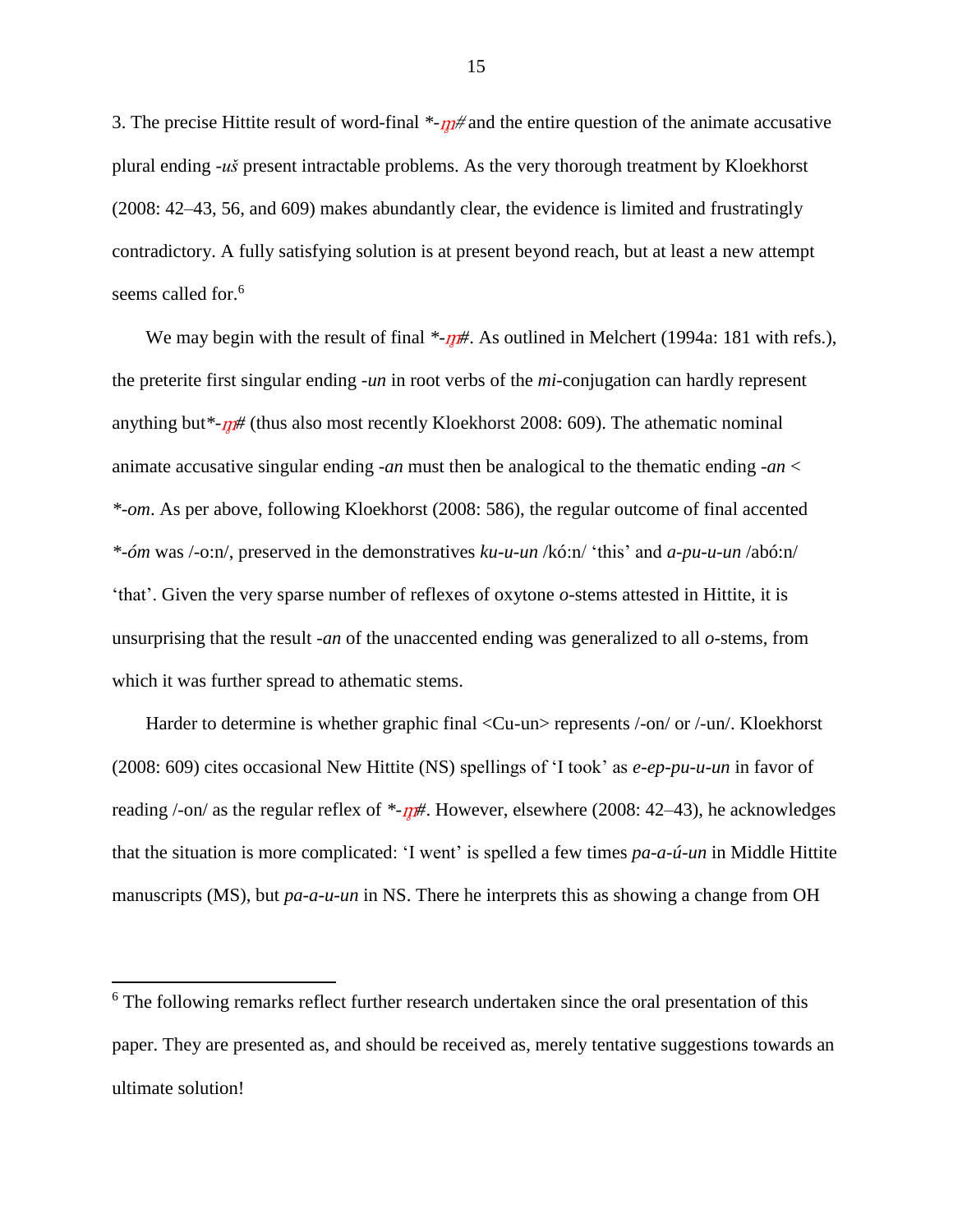/pá:un/ to NH /pá:on/, implying that the OH result of  $\ast$ - $m#$  was /-un/. However, we should ask ourselves in the first place why an *unaccented* vowel that was surely short was written with a "plene" spelling at all. The dominant spelling of 'I went' is *pa-a-un* at all times: even in New Hittite compositions it occurs more than 100 times vs. only 9 instances of *pa-a-u-un*, all of which to my knowledge are in texts of Muršili II and Hattušili III. Likewise, the normal spelling of 'I took' is the expected *e-ep-pu-un*, including 19x in the New Hittite corpus vs. only 5x for *e-eppu-u-un*, all in texts of Hattušili III.

By any derivation, Hittite *pāun* represents a preform in which there was loss of an intervocalic *\*y* and a resulting hiatus (see for one account of 'go' Kloekhorst 2008: 617–618). 7 Kloekhorst (2012: 248–250) has argued persuasively that in sequences of *Ca-e-eC* (as well as *Cie-eC* and *Cu-e-eC*) the *-e-* is not a "plene" spelling indicating length of the /e/ vowel, but rather a mark of a preceding /j/ glide. Thus a nominative plural *t/da-lu-ga-e-eš* 'long' spells [talugajes] with a new hiatus-filling [j] (see also Kloekhorst 2014: 136–144 with full evidence). When we also find in OS an accusative plural *ta-lu-ga-ú-uš* (KBo 17.22 iii 6) where a long unaccented vowel is unmotivated, I suggest that at least some Hittite speakers likewise filled the hiatus resulting from loss of *\*y* in a sequence [a.u/o] with a glide [w] ([talugawu/os]), which OH scribes

7 I hereby explicitly withdraw my own derivation (1994a: 177) via a non-existent preverb *\*pe*. I would differ from Kloekhorst only in supposing that with an accented preverb the root was in the zero grade, thus leading to the consistently short secondary diphthong in the OH strong stem before consonant: virtual *\*póy-h1i-mi* \*[pój.Ɂi.mi] > \*[pó.ji.mi]*>* \*[pó.i.mi] > *pa-i-mi* 'I go' [pój.mi]. However, in the Pret1Sg the result was a long vowel from accented *\*ó* in an open syllable:  $*_{p}óy-h_1y-m$  [pój.?jVm] >  $*$ [pój.jVm] >  $*$ [pó.jVm] >  $*$ [pó:.jVm] > *pa-a-un*.

 $\overline{a}$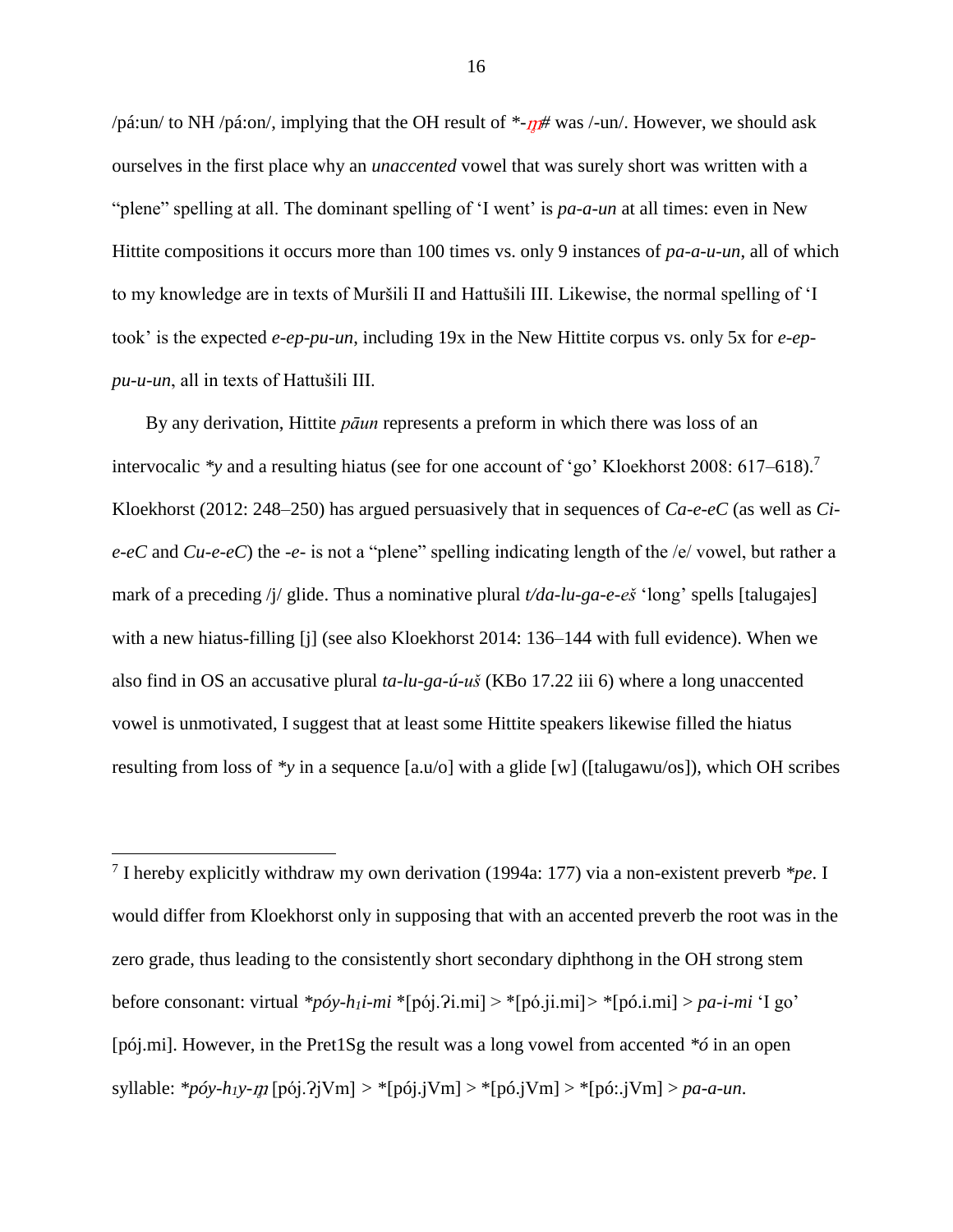wrote with  $\langle \psi \rangle$ . Similarly, MS *pa-a-ú-un* spells [pá:wu/on].<sup>8</sup> I underscore that in both cases there is no basis for supposing that the unaccented vowel of the final syllable is long.

As noted, Kloekhorst (2008: 42–43) interprets the spelling change of *pa-a-ú-un* to *pa-a-u-un*  as a real change of /-un/ to /-on/, but offers no motivation for such a change. One possibility for the orthographic change is that the spelling of intervocalic [w] here was adjusted to that in medial sequences of [awa]. At all periods of Hittite there were next to the normal spellings with  $\langle C\rangle$ a-wa-a $\langle C\rangle$  also some with  $\langle C\rangle$ a-u-a $\langle C\rangle$ , whereas to my knowledge spellings with  $\langle C\rangle$ aú-a(C)> are vanishingly rare. However, the spelling *e-ep-pu-u-un* suggests another possibility. The "plene" spelling here, which again cannot represent a true long vowel, is surely modeled on  $pa-a-u-un$  (with which it cooccurs in the same manuscripts), where the  $\langle u \rangle$  has replaced earlier  $\langle \psi \rangle$  in marking the hiatus-filling [w]. However, it is hard to see what would have led a scribe to imitate the  $\langle u \rangle$  spelling in /é:p:Vn/, which had no [w], unless he also associated the  $\langle u \rangle$  in *pa-au-un*</u> with the *vocalism* of the ending. I therefore conclude with some reservation that the  $\langle u \rangle$  of both *pa-a-u-un* and *e-ep-pu-u-un* does indirectly tell us that the ending was /-on/, the regular result of  $\frac{m}{2}$ .

I believe that the overall facts suggest a similar account for the animate accusative plural ending, but one must openly acknowledge that no reasonable scenario can explain all of the

 $8$  Kloekhorst (2014: 138–139) shows that the spelling *Ca-e-eš* is the dominant one, whereas spellings *Ca-ú/u-uš* are relatively rare (see further below). This difference may well reflect that the hiatus filling in [aje] was far more prevalent/regular than that in [awu/o], but this does not prove that the latter is not real.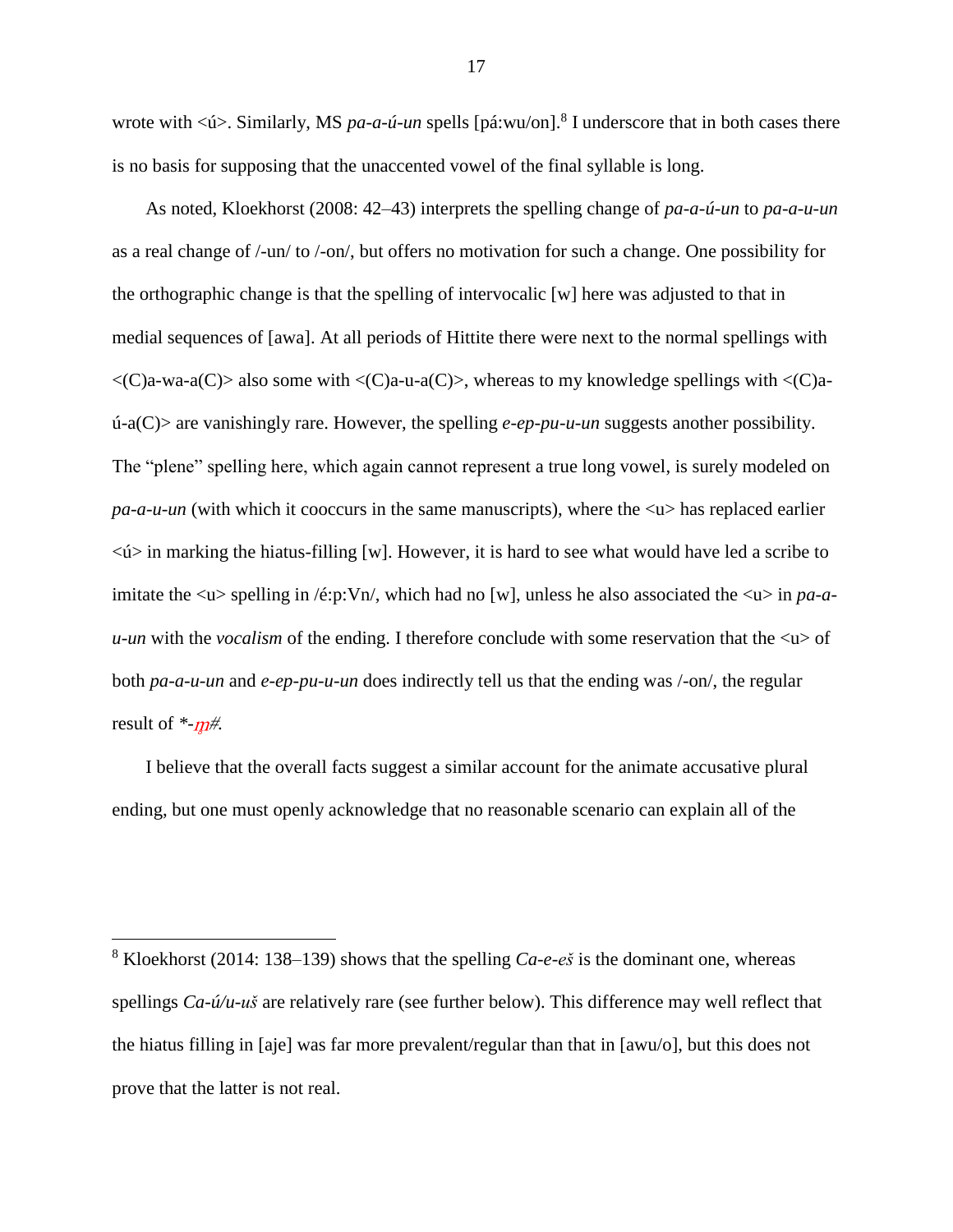attested examples, so one must inevitably dismiss some spellings as erroneous. The degree of arbitrariness in the latter procedure leaves any analysis less than fully satisfying.

We must take into account no less than four possible preforms: accented *\*-óms*, unaccented *\*-oms*, athematic *\*- s*, and *u-*stem *\*-ums*. We have seen that the first yields Hittite /-o:s/, as in the demonstratives *ku-u-uš* 'these' and *a-pu-u-uš* 'those', but the scarcity of oxytone *o-*stem nouns in Hittite makes this an unlikely source for the general ending spelled <uš>. We find a few spellings in both  $\langle u-u \rangle$  and  $\langle u-u \rangle$ , but not all have the same status:  $\delta$  those that reflect athematic *\*-ns* can hardly show genuine "plene" spellings indicating a long vowel.

The distribution of  $\langle u-u \rangle >$  and  $\langle u-u \rangle >$  in athematic stems is highly suggestive. First of all, we find only <ú-uš> in *i-*stems: *an-na-al-li-ú-u*[*š*] (KUB 51.47 Vo 4; ?/NS); *a-ú-li-ú-uš* (KBo 25.178 i 2; OH/NS & KUB 24.3 ii 11; MH/NS), *a-ú-li-ú-š(a)* (KUB 17.21 ii 18 MS/MS); NINDAḫ*ar-ša-ú-uš* (KBo 17.4 ii 17; OH/OS); *kap-pí-ú-uš* (KBo 34.47 ii 8; MH/MS); *ku-i-ú-uš*  (HKM 23:9; MH/MS; KBo 18.57a+57 Ro 2.Vo 42; MH/MS); *ma-ši-ú-u*[*š*] ? (KBo 9.109 Vo 4 (OH/NS); *pu-u-ri-ú-uš* (KBo 19.163 i 23.iv 4; OH/NS); *šu-up-pí-ú-uš* (KUB 33.41 ii 10; OH/NS); *ta-lu-ga-ú-uš* (KBo 17.22 iii 6; OH/OS). One may note that all of these examples are either in OS, MS, or NS copies of OH compositions. As argued above, I regard all of these as spelling a hiatus-filling [w]:  $[k^w i wVs]$ , [xarsawVs], etc. They therefore can tell us nothing about the quality of the vowel of the ending. The idea that the  $\langle \psi \rangle$  is spelling [w] is supported by the complete absence of any spellings <Cu-ú-uš> for the accusative plural of athematic stems ending in a consonant (non-glide).

 $9$  Forms cited are taken from Kloekhorst (2008: 56), supplemented by further examples from my own files.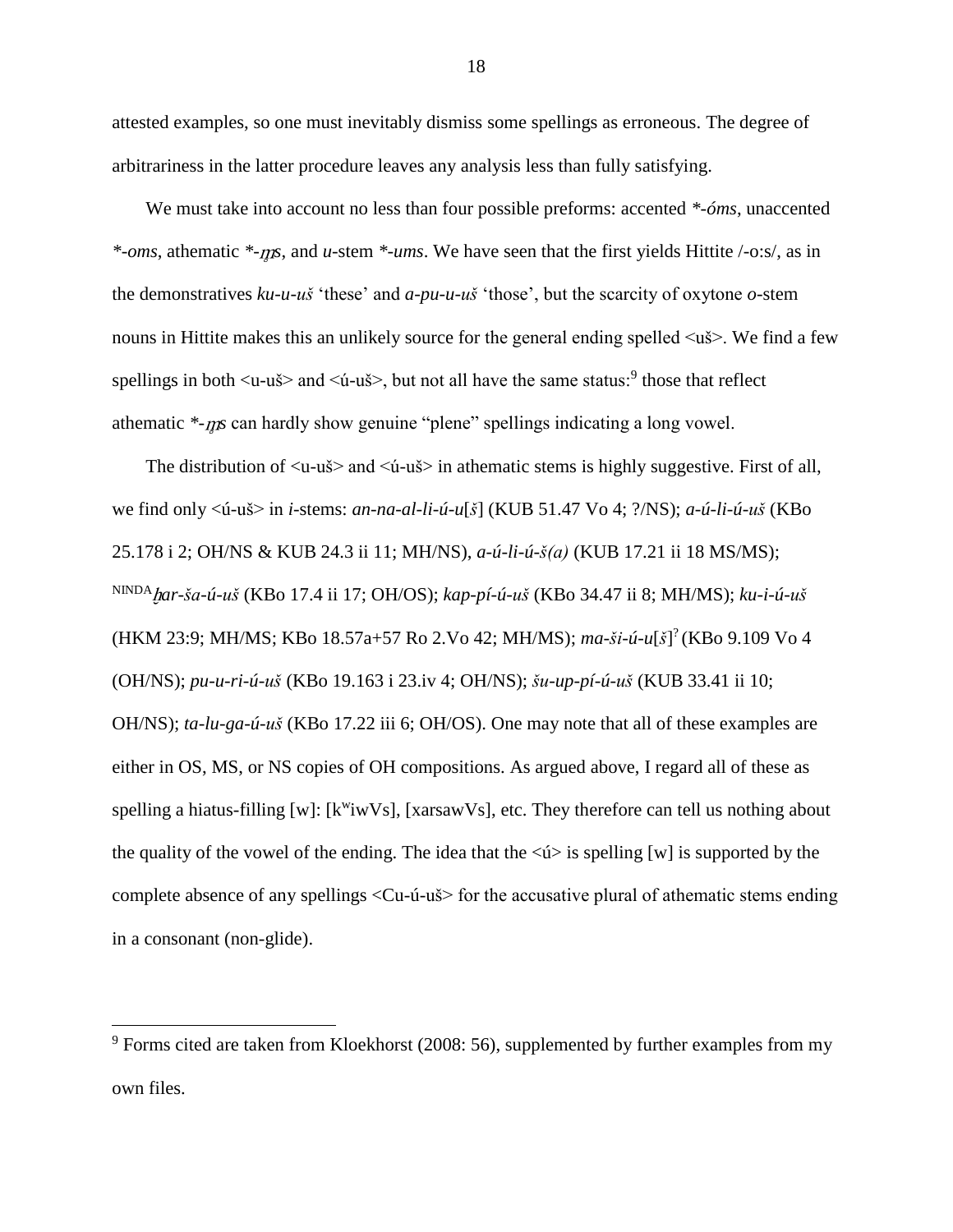For the diphthongal stem *lingāi* - 'oath' one may cite the spelling *li-in-ga-u*<sup>1</sup>-uš at KBo 4.4 i 45 (see Güterbock – Hoffner 1984: 64 for the reading) in the Annals of Muršili II, a New Hittite text. I tentatively regard this as showing the same replacement as in NH *pa-a-u-un* for earlier *paa-ú-un*. That is, it is fundamentally spelling the same hiatus-filling [w] as in the OS examples with *-Ca-ú-uš*, but also has been adjusted to the vocalism of the ending, thus implying [lingá:wos].

Second, for *u-*stems we find mostly <u-uš>. Most importantly, we find it in *a-ku-u-uš-(ša)*  'also seashells' to *aku-* (KBo 19.156 ii 17; OH/OS), where it may reflect a genuine plene spelling for an accented long vowel: [agó:s]. Less straightforward are the spellings [*i-da*]*-a-la-mu-u-uš*  (KUB 8.67:14; MH/NS) and [*i-da-(a)*]*-la-mu-u-š(a)* (KBo 15.10 iii 54; OH/MS), and the faulty *pár-ga-u-uš* (KBo 3.8 iii 22; OH/NS). The last example is likely to be modeled on an *i-*stem plural of the type of *li-in-ga-u-uš*. Likewise the aberrant plurals ḫ*al-lu-wa-u-uš* (KBo 26.135:2; OH/NS) and  $[ha]$ *-lu-ú-wa-u-uš* (KBo 3.8 iii 4; OH/NS) to *halluwa-* 'deep'.<sup>10</sup> It is less clear to me whether the instances with *-Ca-mu-u-uš* are analogical to *a-ku-u-uš* or to the *i-*stem plurals. What evidence we have suggests then that *\*-ums* led to Hittite  $/$ -os $/$ . I take the solitary example of ḫ*e-e-mu-ú-uš* to ḫ*ēu-* 'rain' (KBo 43.137:7; ?/NS) as erroneous.

The most confusing picture is that presented by the oxytone *a-*stems: *al-pu-ú-uš* (KUB 28.5 Vo 7; OH/NS); *ir-*ḫ*u-ú-š(a)* (KUB 31.128 i 3; pre-NH/NS); MUNUS.MEŠ*kat-ru-ú-uš* (KUB 54.66 Vo? 13; OH/NS); and *iš-*ḫ*u-u-uš* (KBo 15.31 i 14; OH/NS). The last is non-probative because after *h* Hittite regularly has only /o/, even from prehistoric  $*u$  (see Rieken 2005: 539 and

<sup>10</sup> We would have expected *\**ḫ*allumuš* for *\**ḫ*alluw-uš*; compare *nemuš* for *\*new-us* to *newa-* 'new'.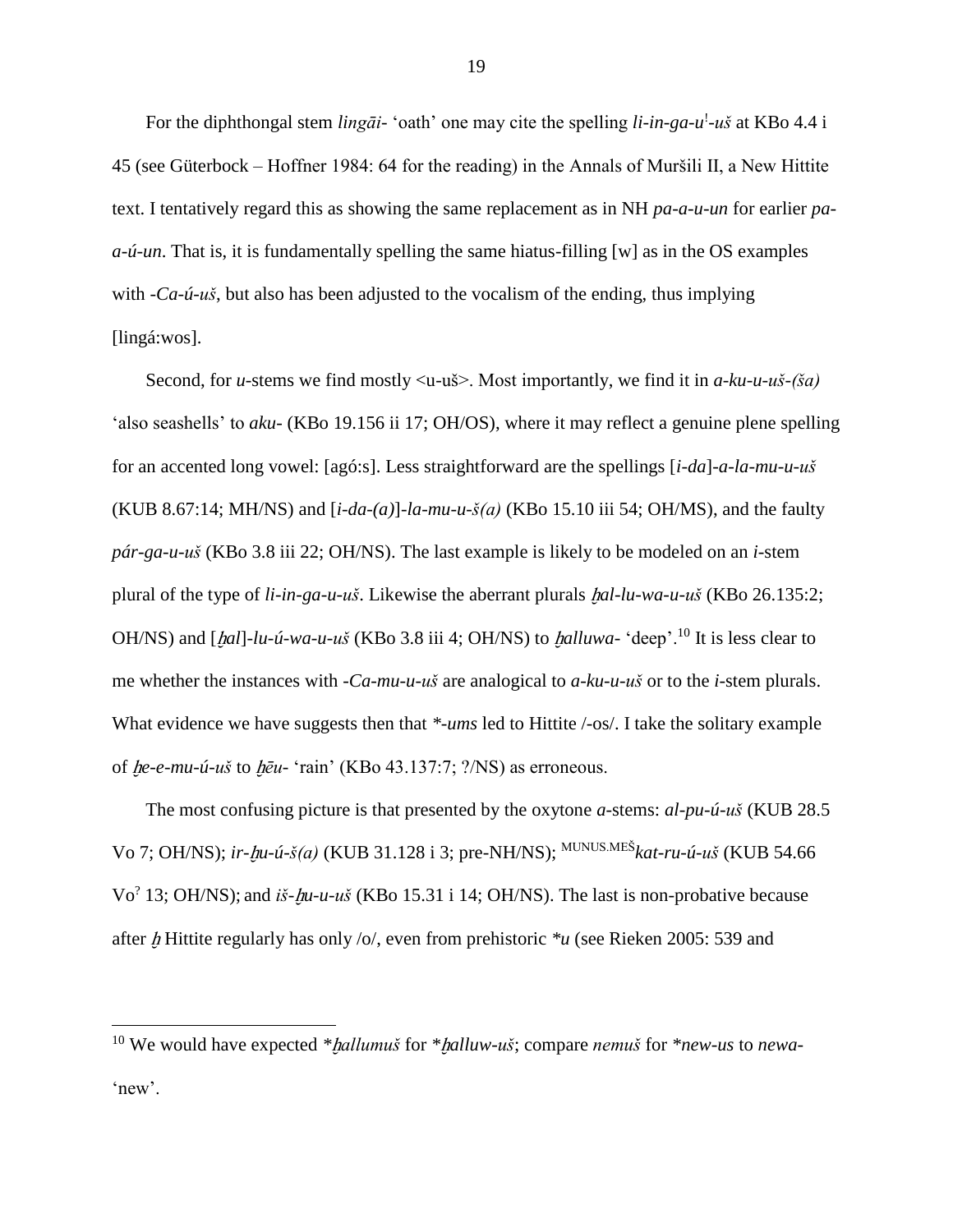Kloekhorst 2008: 51). This also means, however, that *ir-hu-ú-š(a)* must be an erroneous spelling (compare the hapax ḫ*u-ú-ni-ik-zi* at KBo 6.2 i 16 OH/OS cited by Kloekhorst). Since we also find rare exceptions even for the accusative plural of the demonstratives (*a-pu-ú-uš* at KUB 14.14 Ro 21; NH), we can hardly put much weight on the hapax legomena *al-pu-ú-uš* and *kat-ruú-uš*.

We seem thus to find  $\frac{1}{\cos \theta}$  as the result of *\*-ums* and probably also of *\*-ns*. The first is compatible with other evidence for lowering of prehistoric *\*u* to /o/ before tautosyllabic nasal (see Rieken 2005: 540 and compare Kloekhorst 2008: 54), while the latter is at least consistent with the outcome of absolute word-final *\*-m* discussed above. Despite some spellings of oxytone *a-*stem accusative plurals with *-Cu-ú-uš* the evidence of the demonstratives argues that *\*-óms*  also led to /-o:s/. We are left only with the question of the outcome of unaccented final *\*-oms*. The regular ending in Hittite is of course  $\langle u \rangle$ , as for all other stems. Is this the phonologically regular result, and does it also represent /-os/ or could it be /-us/? The latter seems unlikely: it would suppose that while *\*-ums* was lowered to *\*-oms* and accented *\*-óms* was maintained, just unaccented *\*-oms* was raised to *\*-ums*.

Whether /-os/ was also the regular result of *\*-oms* is harder to answer, but I would like to suggest that there may be relevant evidence. For the word derived from *wag-* 'bite' that probably refers to a bite-sized kind of bread (thus 'roll' or similar), there is clear evidence for an animate *a-*stem NINDA*wagāta-* (NSg *wagātaš* OH/OS, ASg *wagatan* OH/NS, CollPl *wagāta* OH/NS), as correctly identified by Hoffner (1974: 188). However, Neu (1983: 208), Rieken (1999: 196– 197), and Kloekhorst (2008: 940) all assume a primary *s-*stem *wagātaš-* from which a New Hittite *a-*stem was somehow abstracted.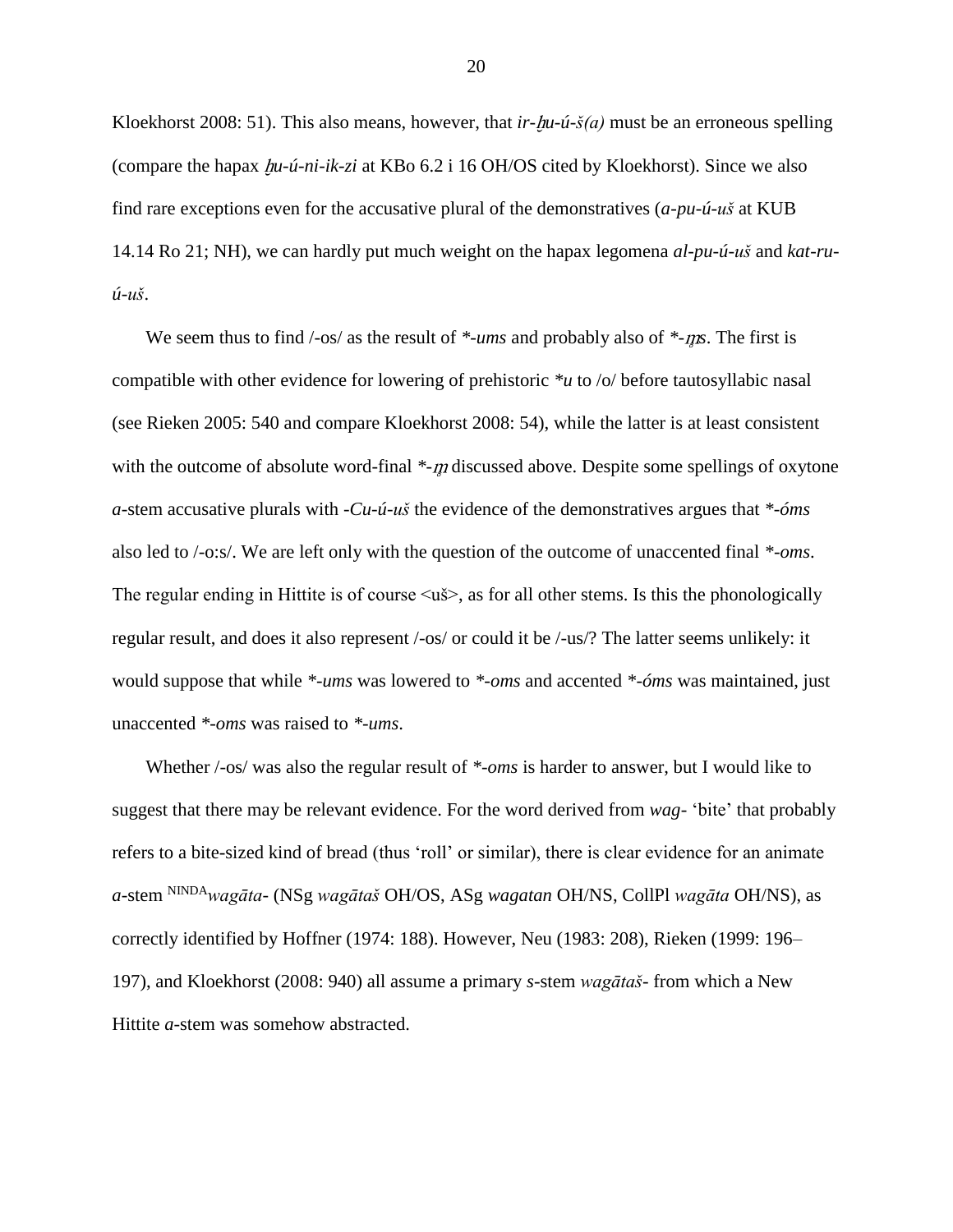An *s-*stem is highly improbable. First of all, the formation of collective plurals to animate nouns is found only in Old Hittite texts (see Melchert 2000: 62–65 with note 36). The plural *wagāta* cannot therefore be a New Hittite creation. Second, while Rieken (1999: 197) concedes that there is no other support for a supposed formation in *\*-eh2-tos*, Hittite and Luvian provide ample evidence for secondary stems in *\*-o-to-* (Melchert 1999: 368–372). Since the singular may be used in Hittite with numbers higher than one, examples such as KUB 25.9 iii 21-22 (OH/NS) are completely ambiguous between an *a*-stem and an *s*-stem (*pace* Neu loc. cit.): 4 *wagataš=ššan kitta* 'four *w.*-breads are lying on it'. The entire basis for an *s-*stem consists of examples such as KBo 20.33 Ro 12 (OH/OS): [<sup>LÚ</sup>KA]Š<sub>4</sub>.E *taruhzi kuiš* 1 MA.NA KÙ.BABBAR *U* 2 NINDA*wagadaš pianzi* 'To the runner who wins they give one mina of silver and two *w.* breads'. While Hittite may use the nominative case as the "default" case in lists (Hoffner – Melchert 2008: 243), that usage cannot apply here, where both nouns are clearly the direct object of the verb.

However, such examples do not justify the ad hoc assumption of an *s-*stem that is morphologically unparalleled in Hittite instead of the well supported *a-*stem. We need only suppose an animate accusative plural with an archaic ending *-aš < \*-oms*: the plene spelling in *wagāta*- suggests that the accent was on the penultimate syllable.<sup>11</sup> In the absence of other

<sup>11</sup> However, since a preceding accented short *\*-ó-* would not have "lenited" a following *\*-t-* (see above), one should likely follow Rieken (1999: 197) in supposing that the immediate base of the *\*-to-* stem was a collective *\*we/og-eh2-*.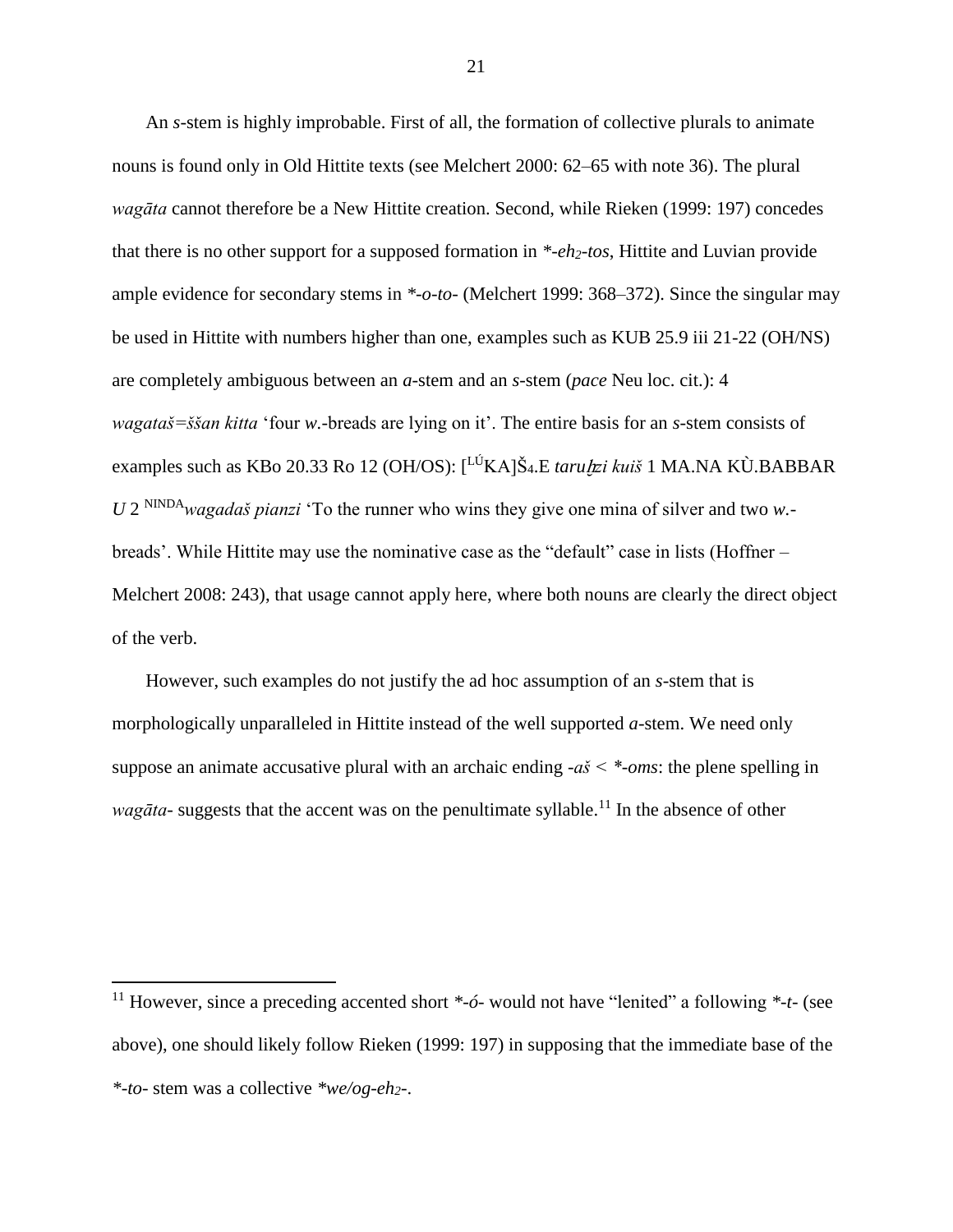examples for an OH accusative plural ending *-aš* I certainly do not insist on this analysis, but it eliminates the unmotivated *s*-stem and is not contradicted by any facts.<sup>12</sup>

In conclusion, we may admire the impressive first step in delineating Hittite historical phonology achieved by Hrozný in 1917, based on a very limited and still imperfectly understood Hittite text corpus. We must also humbly concede that by no means have all of the issues yet been resolved after a full century, and much work remains to be done.

<sup>&</sup>lt;sup>12</sup> This putative archaic thematic APIC ending  $-a\check{s} < *$ -*oms* may be compared with the equally rare thematic NPlC ending *-aš < \*-ōs* attested once in [ḫ*ante*]*zziyaš* (KBo 22.2 Ro 18; OH/OS) and likely also in *gaenaš=šeš* 'his inlaws' (Telipinu Edict *passim* OH/NS), on which see Otten (1973: 34–35), following for the latter Kammenhuber.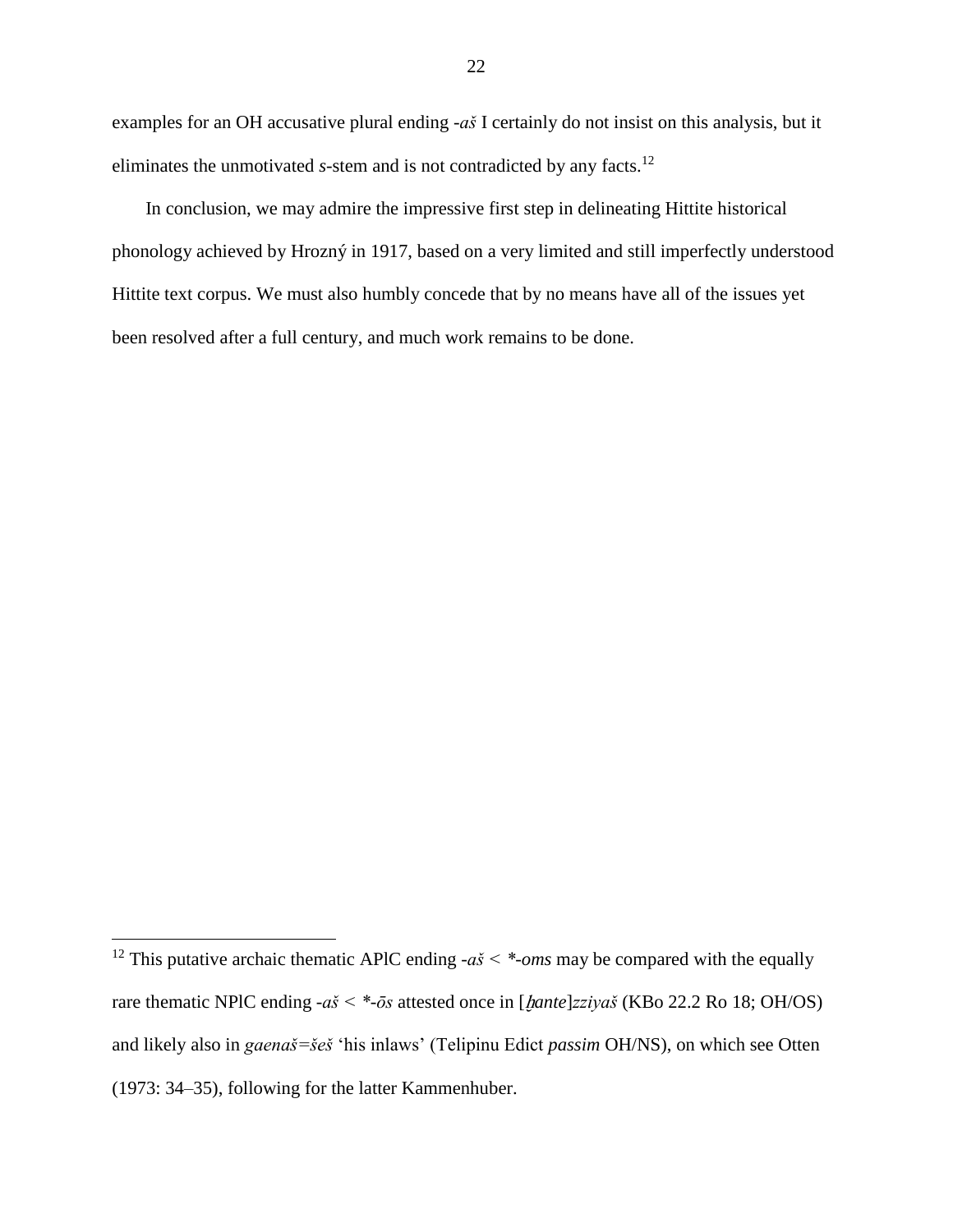#### References

- Adiego Lajara, I.-J. (2001) Lenición y acento en protoanatolico, in: O. Carruba W. Meid (eds.), *Anatolisch und Indogermanisch: Anatolico e Indoeuropeo*, Innsbruck: Institut für Sprachen und Literaturen der Universität Innsbruck, 11–18.
- (2007) *The Carian Language*, Leiden Boston: Brill.
- Čop, B. (1970) Eine luwische orthographisch-phonetische Regel, *IF* 75, 85–96.
- Dunkel, G. (2014) *Lexikon der indogermanischen Partikeln und Pronominalstämme*, Heidelberg: Winter.
- Eichner, H. (1974) *Untersuchungen zur hethitischen Deklination* (Dissertation Teildruck), Erlangen.
- (1980) Phonetik und Lautgesetze des Hethitischen Ein Weg zu ihrer Entschlüsselung, in: M. Mayrhofer – M. Peters – O. E. Pfeiffer (eds.), *Lautgeschichte und Etymologie. Akten der VI. Fachtagung der Indogermanischen Gesellschaft. Wien, 24.–29. September 2008*, Wiesbaden: Reichert, 120–165.
- (1986) Neue Wege im Lydischen I: Vokalnasalität vor Nasalkonsonanten, *ZVS* 99, 203–219.
- (1992) Chapter 3 Anatolian, in: J. Gvozdanović (ed.), *Indo-European Numerals.* Berlin New York: Mouton de Gruyter, 29–96.

- Frantíková, D. (2015) [Spatial cases in Hittite: 100 years since Bedřich Hrozný's deciphering of](http://sas.ujc.cas.cz/archiv.php?lang=en&art=4303)  [the Hittite language,](http://sas.ujc.cas.cz/archiv.php?lang=en&art=4303) *Slovo a slovesnost* 76/3, 215–231.
- Goedegebuure, P. (2010) The Luwian adverbs *zanta* "down" and *\*ānni* "with, for, against", in: A. Süel (ed.), *Acts of the VIIth International Congress of Hittitology. Çorum, August 25–31, 2008*, Ankara: T. C. Çorum Valiliği, 299–318.

Forssman, B. (1980) Hethitisch *kurka-* Comm. 'Fohlen', *ZVS* 94, 70–74.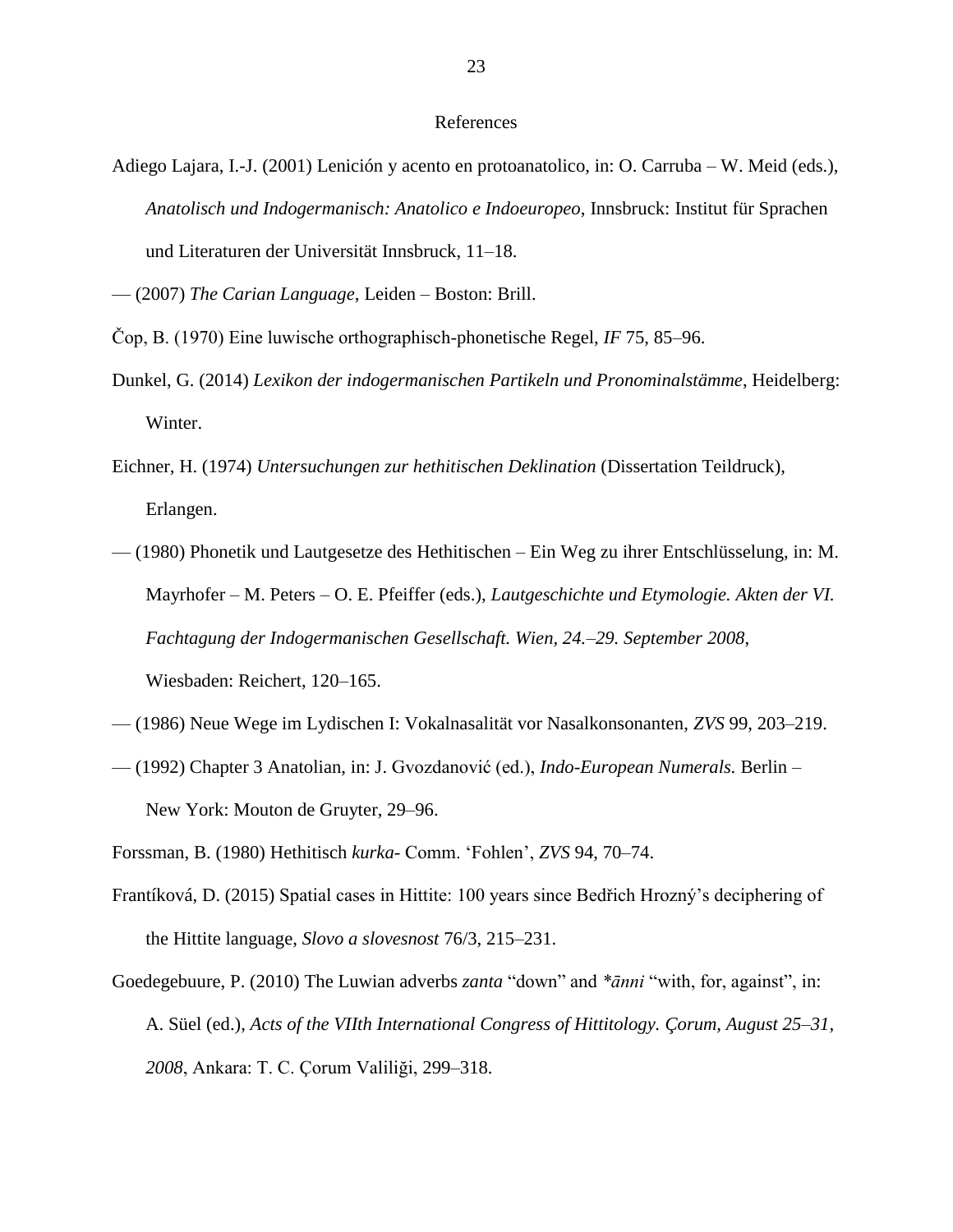Güterbock, H. G. – Hoffner, H. A. Jr. (1984) *The Hittite Dictionary of the Oriental Institute of the University of Chicago*, Volume3, Fascicle 1, Chicago: The Oriental Institute.

Hart, G. (1983) Problems of writing and phonology in cuneiform Hittite, *TPS* 81, 100–154.

- Held, W. Schmalstieg, W. (1969) Some comments on the Hittite phonological system, *General Linguistics* 9, 93–110.
- Hoffner, H. A. Jr. (1974) *Alimenta Hethaeorum*, New Haven: American Oriental Society.
- Hoffner, H. A. Jr. Melchert, H. C. (2008) *A Grammar of the Hittite Language*. Part I: *Reference Grammar*, Winona Lake: Eisenbrauns.
- van den Hout, T. P. J. (2009) A Century of Hittite Text Dating and the Origins of the Hittite Cuneiform Script, *IncLing* 32, 11–35.
- Hrozný, B. (1917[2002]) *Die Sprache der Hethiter*, Leipzig: Hinrichs [Reprinted as Dresdner Beiträge zur Hethitologie, Band 3, Dresden: Technische Universität Dresden.]
- Kimball, S. (1999) *Hittite Historical Phonology*, Innsbruck: Institut für Sprachwissenschaft der Universität Innsbruck.
- Kloekhorst, A. (2004) The preservation of  $*h_1$  in Hieroglyphic Luwian: two separate a-signs, *HS* 117, 26–49.
- (2006a) Initial Laryngeals in Anatolian, *HS* 119, 77–108.
- (2006b) Čop's law in Luwian revisited, *Die Sprache* 46, 131–136.
- (2007) The Hittite Syllabification of PIE \*CuR and \*K<sup>u</sup>R, in: D. Groddek M. Zorman (eds.), *Tabula Hethaeorum: Hethitologische Beiträge Silvin Košak zum 65. Geburtstag*, Wiesbaden: Harrassowitz, 455–457.
- (2008) *Etymological Dictionary of the Hittite Inherited Lexicon*, Leiden Boston: Brill.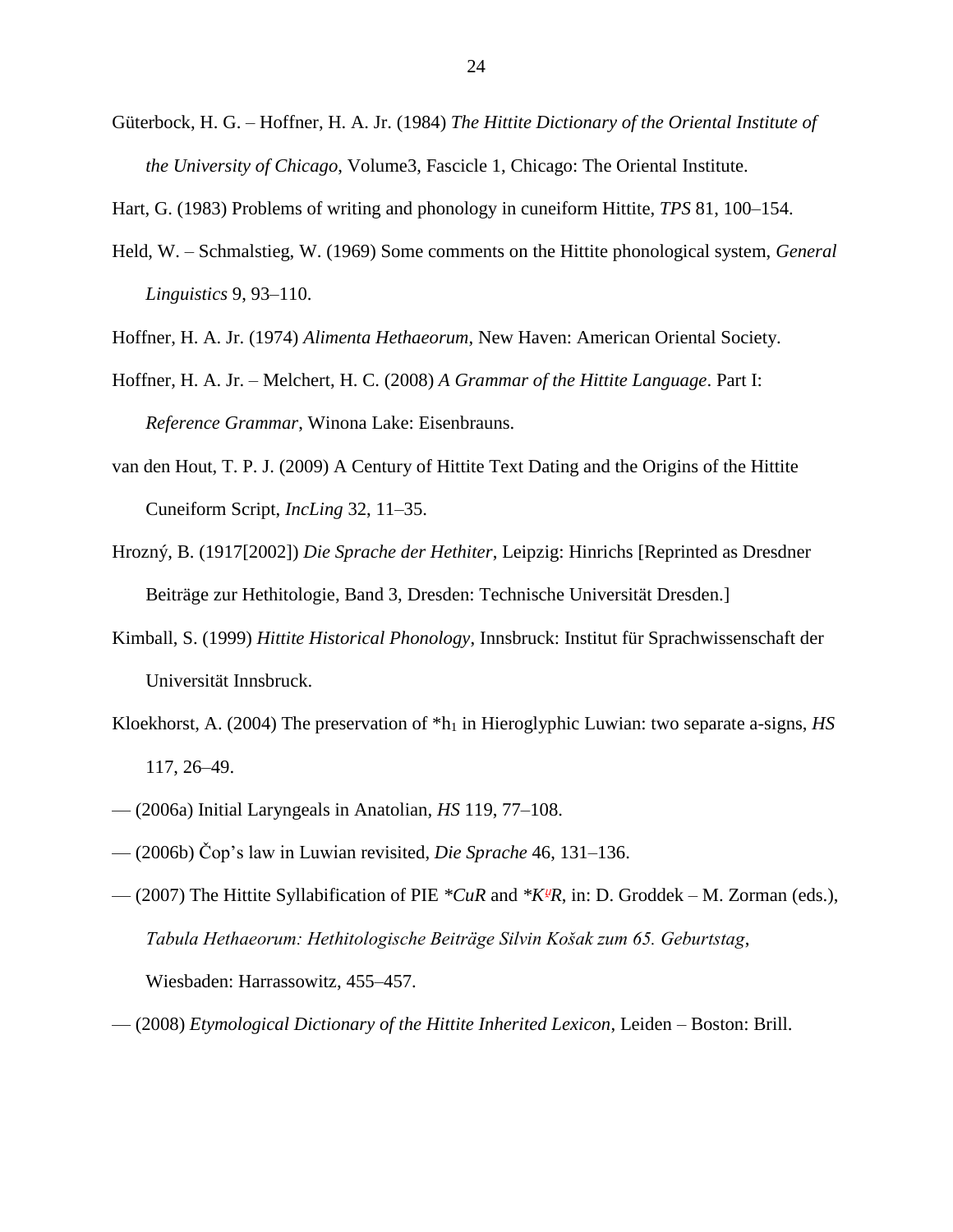- $-$  (2010) Initial stops in Hittite (with an excursus on the spelling of stops in Alalah Akkadian), *ZA* 100, 197–241.
- (2012) The phonological interpretation of plene and non-plene spelled *e* in Hittite, in: B. Nielsen Whitehead et al. (eds.), *The Sound of Indo-European: Phonetics, Phonemics and Morphophonemics*, Copenhagen: Museum Tusculanum, 243–261.
- (2013) The Signs TA and DA in Old Hittite: Evidence for a Phonetic Difference, *AoF* 40, 125–141.
	- (2014) *Accent in Hittite: A Study in Plene Spelling, Consonant Gradation, Clitics, and Metrics*, Wiesbaden: Harrassowitz.
- *LIV<sup>2</sup>* = H. Rix et al. 2001, *Lexikon der indogermanischen Verben*. Zweite Auflage. Wiesbaden: Reichert.
- Melchert, H. C. (1983) The Second Singular Personal Pronoun in Anatolian, *MSS* 42, 151–165.
- (1984) *Studies in Hittite Historical Phonology*, Göttingen: Vandenhoeck and Ruprecht.
- (1994a) *Anatolian Historical Phonology*, Leiden Boston: Brill.
- (1994b) "Čop's Law" in Common Anatolian, in: J. Rasmussen (ed.), *In honorem Holger Pedersen*. *Kolloquium der indogermanischen Gesellschaft vom 26*. *bis 28*. *März 1993 in Kopenhagen*, Wiesbaden: Reichert, 297–306.
- (1999) Two Problems of Anatolian Nominal Derivation, in: H. Eichner H. C. Luschützky (eds.), *Compositiones Indogermanicae in Memoriam Jochem Schindler*, Prague: Enigma, 365–375.
- (2000) Tocharian Plurals in *-nt-* and Related Phenomena, *TIES* 9, 53–75.
- (2008) Problems in Hittite Pronominal Inflection, in: A. Lubotsky J. Schaeken J. Wiedenhof (eds.), *Evidence and Counter-Evidence. Essays in honour of Frederik Kortlandt.*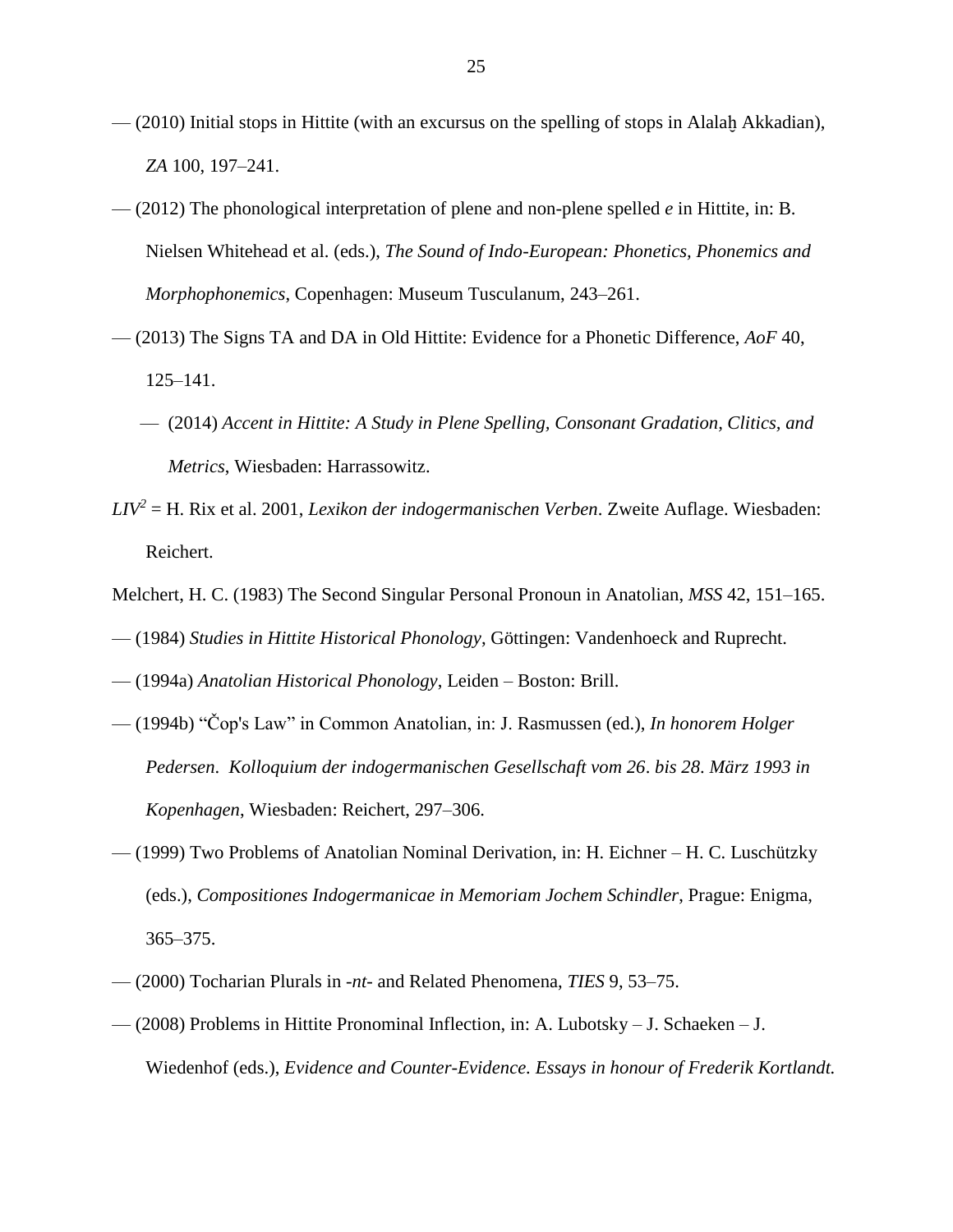*Volume 1: Balto-Slavic and Indo-European Linguistics*, Amsterdam – New York: Rodopi, 367–375.

- (2010a) The Verbal Prefix "*u-*" and <u> vs. <ú> Spellings in Anatolian Cuneiform, paper presented at the 29th East Coast Indo-European Conference, Cornell University, Ithaca NY, June 19, 2010.
- (2010b) On Hittite *mūgā(i)-*, in: R. Francia G. Torri (eds.), *Studi di Ittitologia in onore di Alfonso Archi* (= *Orientalia* 79/2), 207–215.
- (2010c) Spelling of Initial /a-/ in Hieroglyphic Luwian, in: I. Singer (ed.), ipamati kistamati pari tumatimis. *Luwian and Hittite Studies presented to J. David Hawkins on the Occasion of his 70th Birthday*, Tel Aviv: Tel Aviv University, 147–158.
- (2011) The PIE verb for 'to pour' and Medial *\*h<sup>3</sup>* in Anatolian, in: S. W. Jamison H. C. Melchert – B. Vine (eds.), *Proceedings of the 22nd Annual UCLA Indo-European Conference*, Bremen: Hempen, 127–132.
- (2012a) Luvo-Lycian Stops Revisited, in: R. Sukač O. Šefčík (eds.), *The Sound of Indo-European 2: Papers on Indo-European Phonetics, Phonemics, and Morphophonemics*, Munich: Lincom Europa, 206–218.
- (2012b) Hittite *ḫi*-Verbs of the Type *-āC1i*, *-aC1C1anzi*, *IF* 117, 173–186.
- (forthcoming) Hittite and Luvian *uppa-* and Hittite *uiya-*, in: A. Süel (ed.), *Acts of the IXth International Congress of Hittitology. Çorum, 1.-7. September, 2014*.

Neu, Erich (1983) *Glossar zu den althethitischen Ritualtexten*, Wiesbaden: Harrassowitz.

Oettinger, N. (2004) Die Entwicklung von *\*h<sub>3</sub>* im Anatolischen und hethtisch *arāi* "erhebt sich", in: A. Hyllested et al. (eds.), *Per Aspera ad Asteriscos: Studia indogermanica in honorem*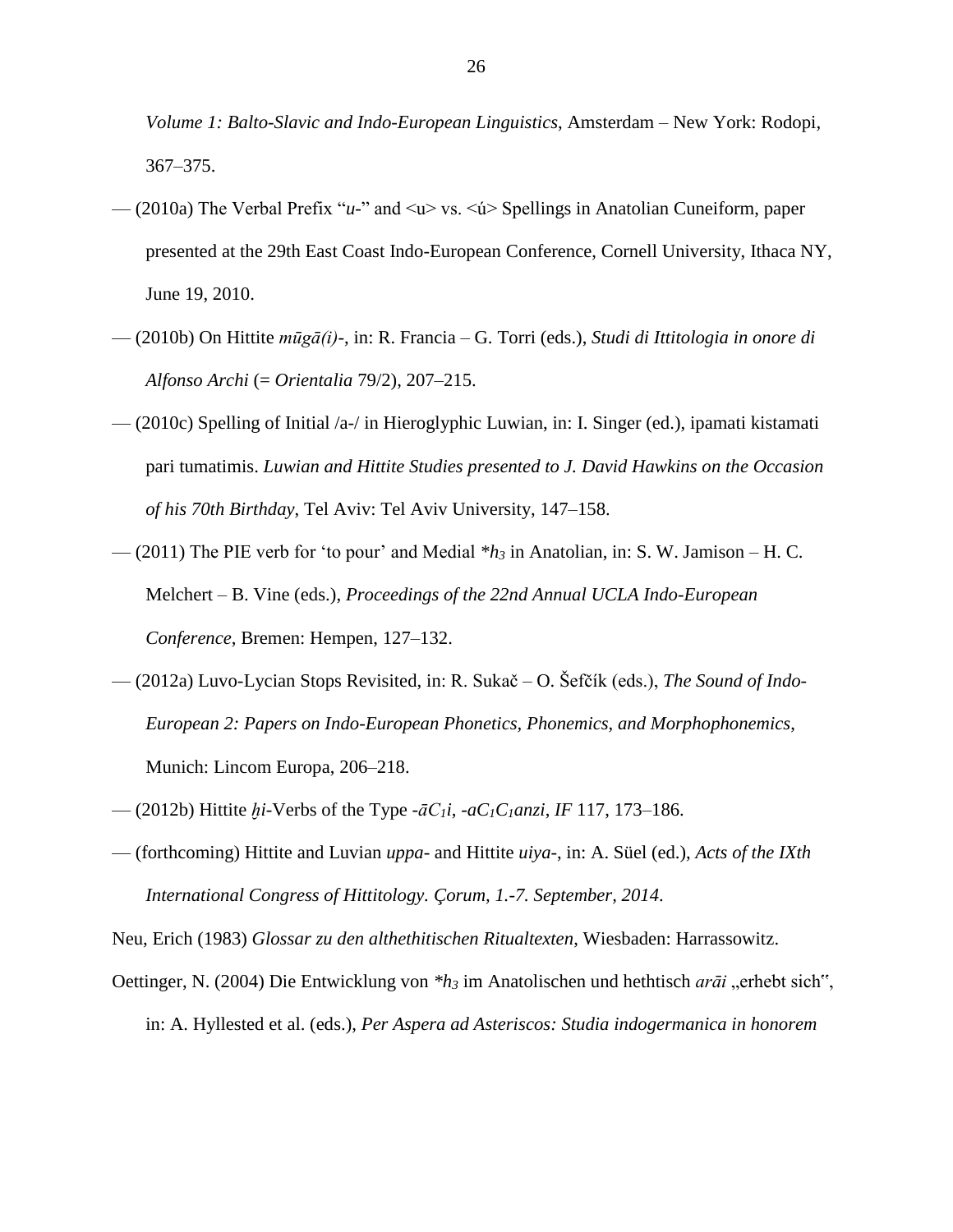*Jens Elmegård Rasmussen sexagenarii Idibus Martiis anno MMIV*, Innsbruck: Institut für Sprachen und Literaturen der Universität Innsbruck, 397–405.

Otten, H. (1973) *Eine althethitische Erzählung um die Stadt Zalpa*, Wiesbaden: Harrassowitz.

- Puhvel, J. (1979) Hittite words with the initial *pít/pát* sign, in: W. Meid E. Neu (eds.), *Hethitisch und Indogermanisch*, Innsbruck: Institut für Sprachwissenschaft der Universität Innsbruck, 209–217.
- (2011) Elliptical Genitives and Hypostatic Nouns in Hittite, *Aramazd* 6/2, 68–72.
- Rieken, E. (1999) *Untersuchungen zur nominalen Stammbildung des Hethitischen*, Wiesbaden: Harrassowitz.
- (2005) Zur Wiedergabe von hethitisch /o/, in: G. Meiser O. Hackstein (eds.), *Sprachkontakt und Sprachwandel: Akten der XI. Fachtagung der Indogermanischen Gesellschaft, 17.-23. September, 2001, Halle an der Saale*, Wiesbaden: Reichert, 537–549.
- (2008) The Origin of the *-l* Genitive and the History of the Stems in *-īl-* and *-ūl-* in Hittite, in: K. Jones-Bley et al. (eds.), *Proceedings of the 19th UCLA Indo-European Conference Los Angeles, November 3-4, 2007*, Washington DC: Institute for the Study of Man, 239–256.
- (2010a) Das Zeichen <tá> im Hieroglyphen-Luwischen, in: Y. Cohen A. Gilan, J. L. Miller (eds.), *Pax Hethitica. Studies on the Hittites and their neighbours in honour of Itamar Singer*, Wiesbaden: Harrassowitz, 301–310.
- (2010b) Das Zeichen <*sà*> im Hieroglyphen-Luwischen, in: A. Süel (ed.), *Acts of the VIIth International Congress of Hittitology. Çorum, August 25–31, 2008*, Ankara: T. C. Çorum Valiliği, 651–660.
- (2015) Bemerkungen zum Ursprung einiger Merkmale der anatolischen Hieroglyphenschrift, *WO* 45, 216–231.